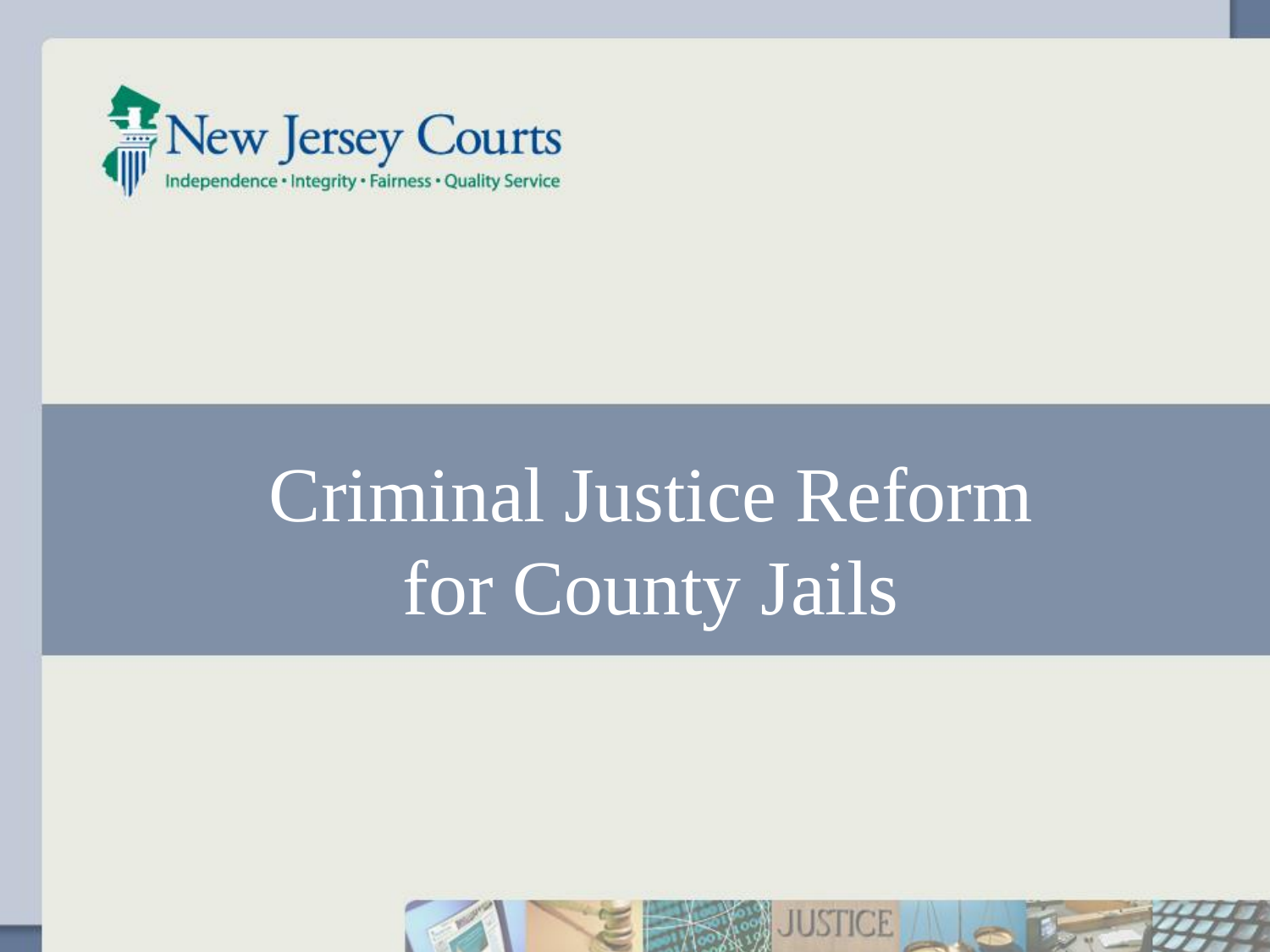- CJR Overview
- Jail Users Access to eCourts
- eCourts
	- Case Documents
	- Case Notifications
- Assistance Information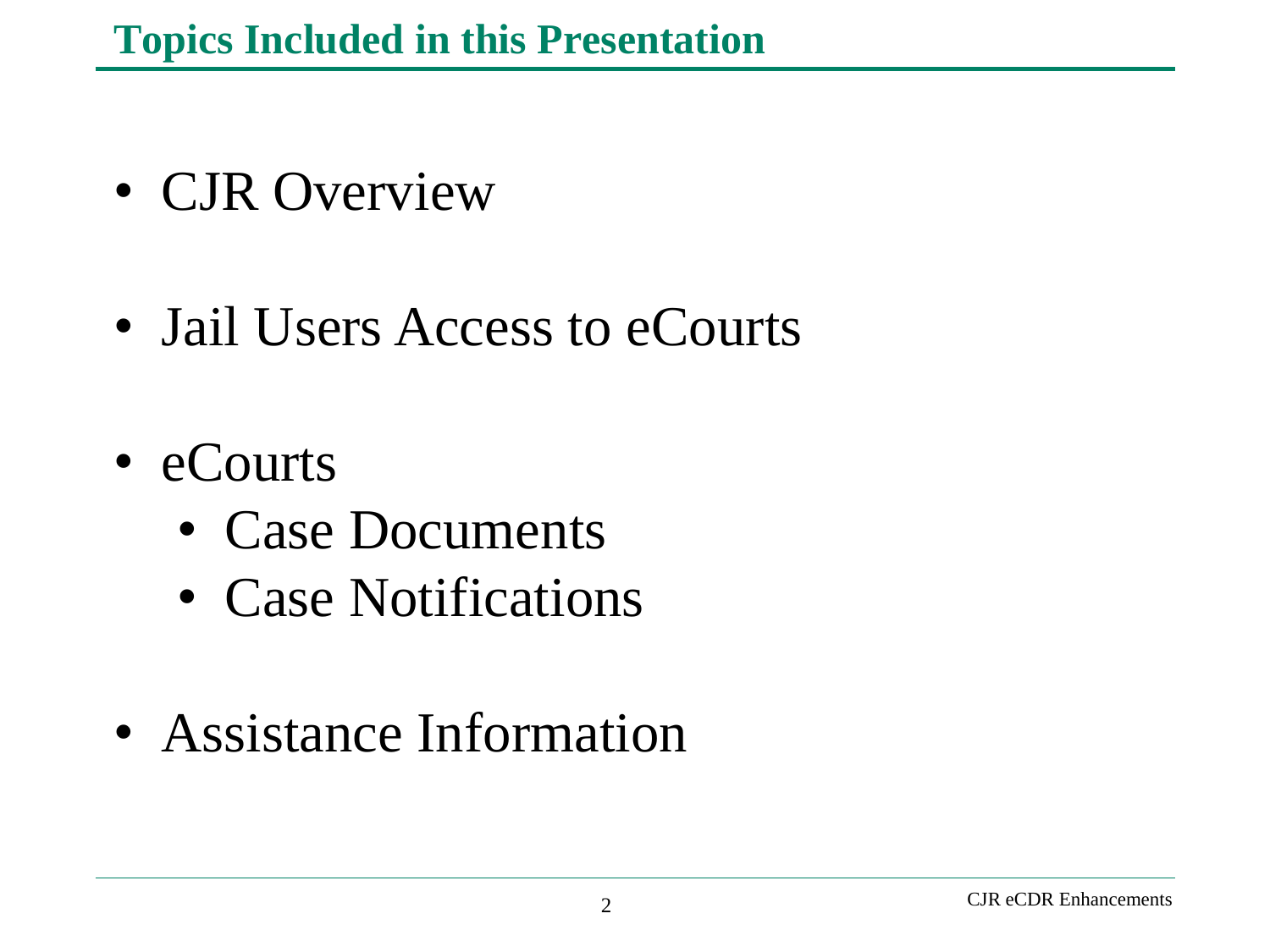The county jails play an important part in the new Criminal Justice Reform (CJR) program. The following provides a summary of the role and impacts upon the jails.

- 1. Under CJR, all eligible defendants where a Warrant/CDR2 has been issued, must be transported to the county jail pending a first appearance at CJP court.
- 2. Eligible defendants are those who are charged on a DP or Indictable offense on a Warrant/CDR2, or, who have been arrested on an outstanding warrant (on a DP or Indictable offense) beginning on January 1, 2017.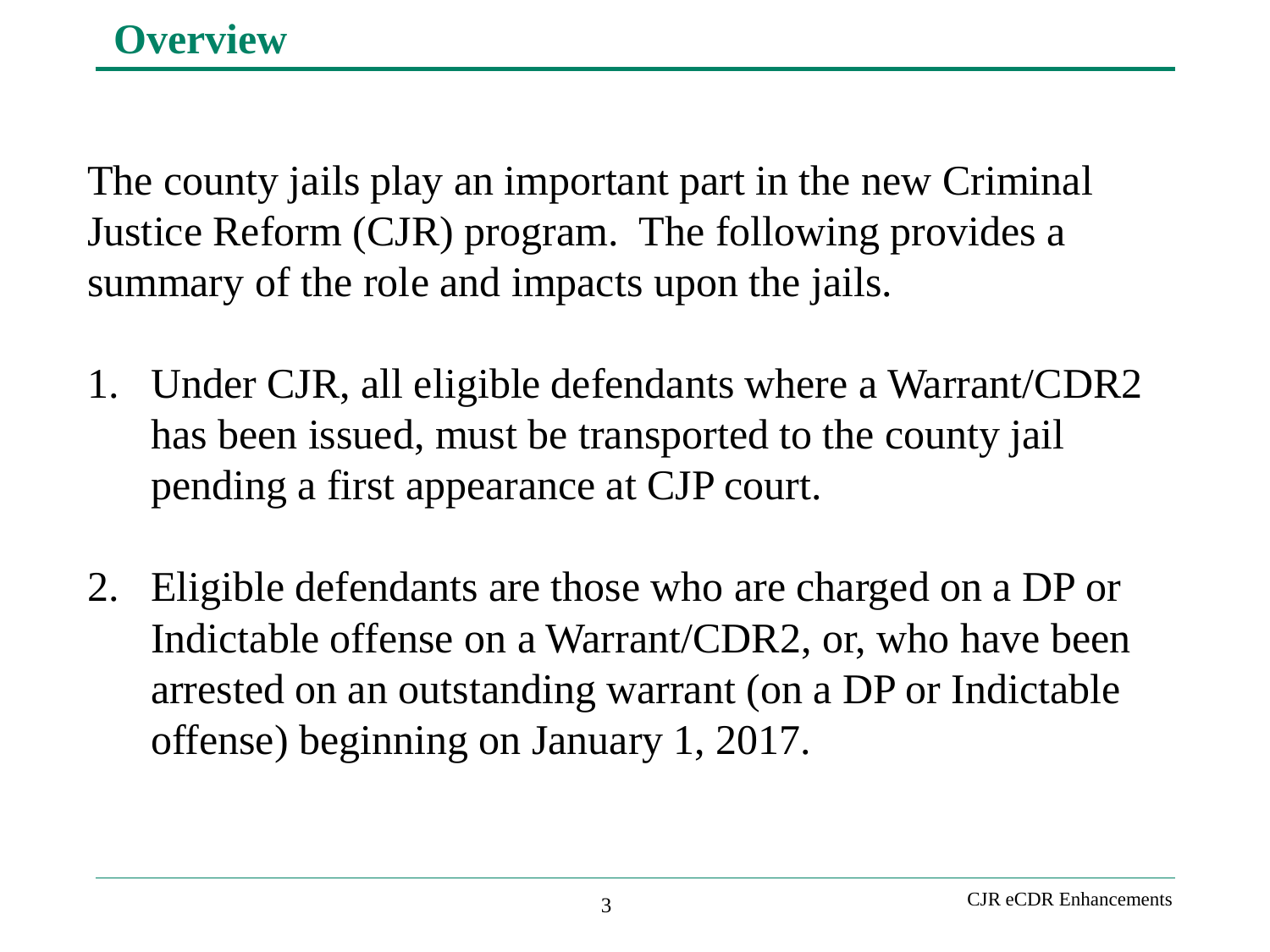- 3. When the jail commits the defendant into their JMS/CCIS, a trigger is sent to the Pretrial system initiating a 48 hour clock for that inmate to complete their first appearance.
- 4. The defendant must be processed through CJP court within the 48 hour clock, or be released.
- 5. The jail intake staff will be given access to the AOC's eCourts system to access an inmates court activity and official court documents.
- 6. As court events occur, email notifications will be sent out to a group mailbox for selected jail staff.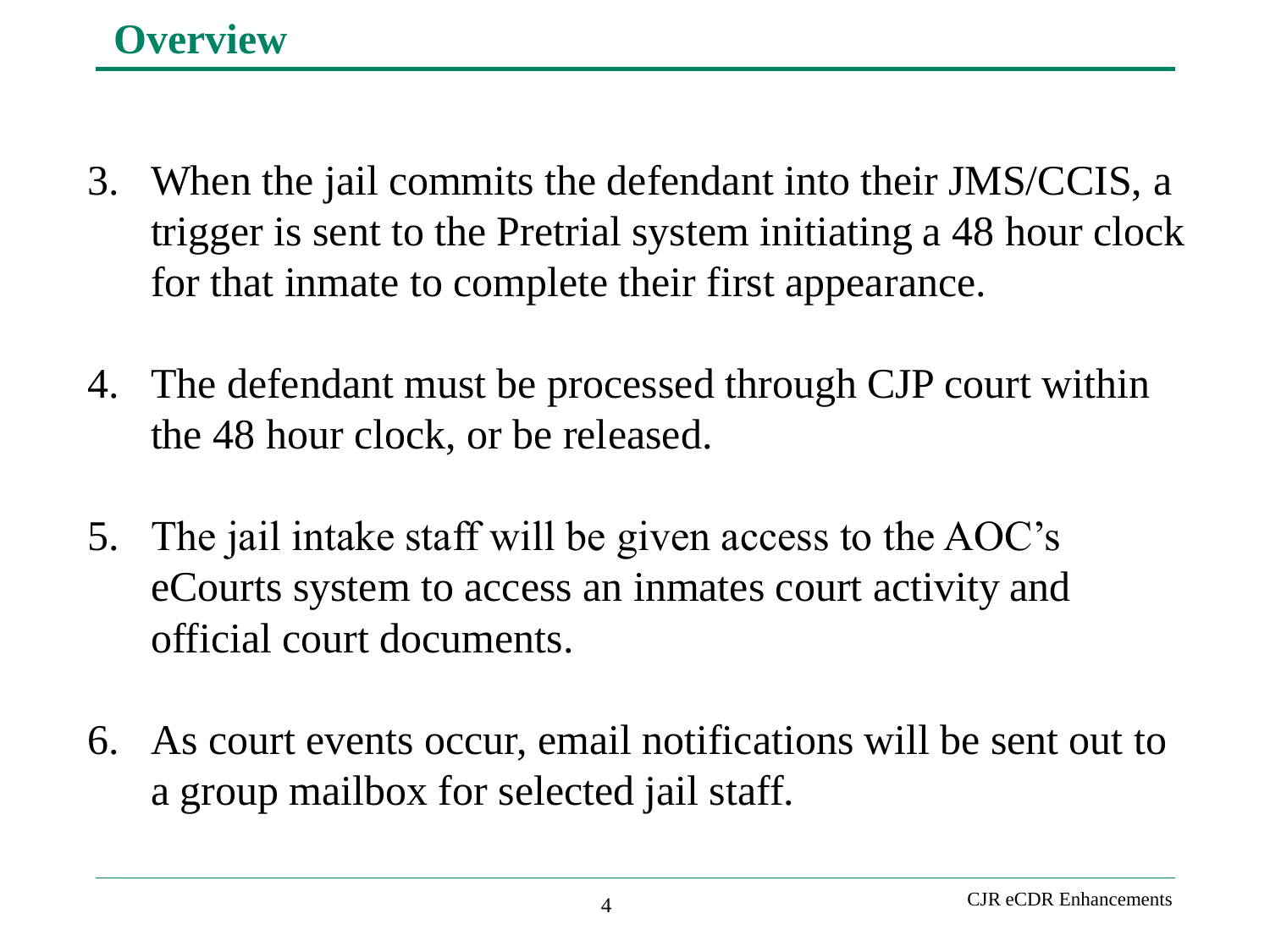- 7. The notifications will be sent for the following events:
	- a. A new Warrant/CDR2 has been issued in your county
	- b. The defendant/inmate has a Pretrial Release Order entered by CJP court
	- c. The defendant/inmate has Superior Court Detention Order entered into eCourts.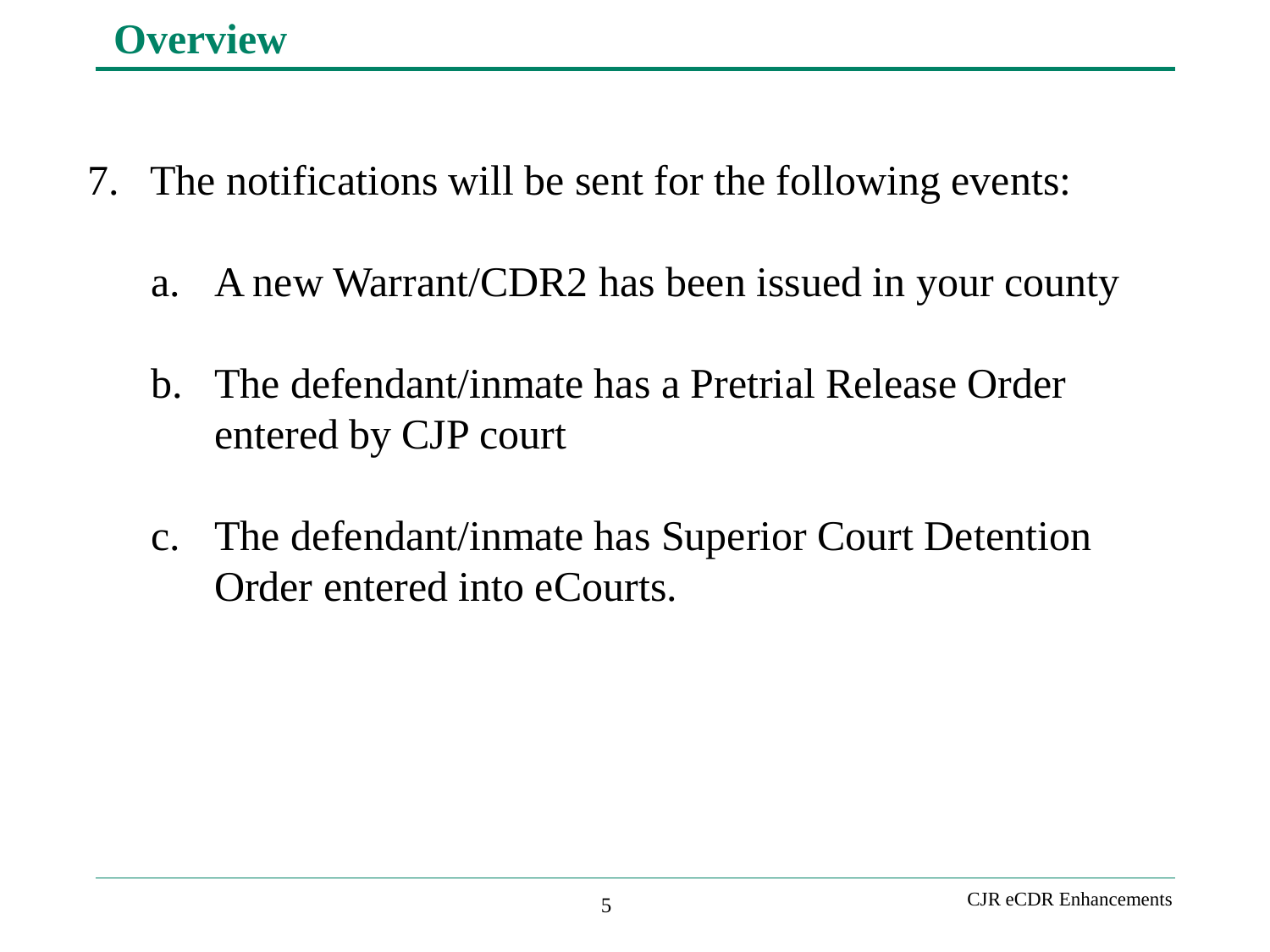#### **Overview**

8. The jail users who have access to the eCourts system will be able to select the following court documents for view or print:

- a. The Public Safety Assessment (PSA) to view the inmate risk scores – this is CONFIDENTIAL form.
- b. The inmates Warrant/CDR2 complaint includes:
	- 1. Complaint
	- 2. Affidavit of Probable Cause New
	- 3. Preliminary Law Enforcement Incident Report  $(PLEIR) - New$
	- 4. Jail Commitment Form New
- c. Inmate Pretrial Release Order
- d. Inmate Pretrial Detention Order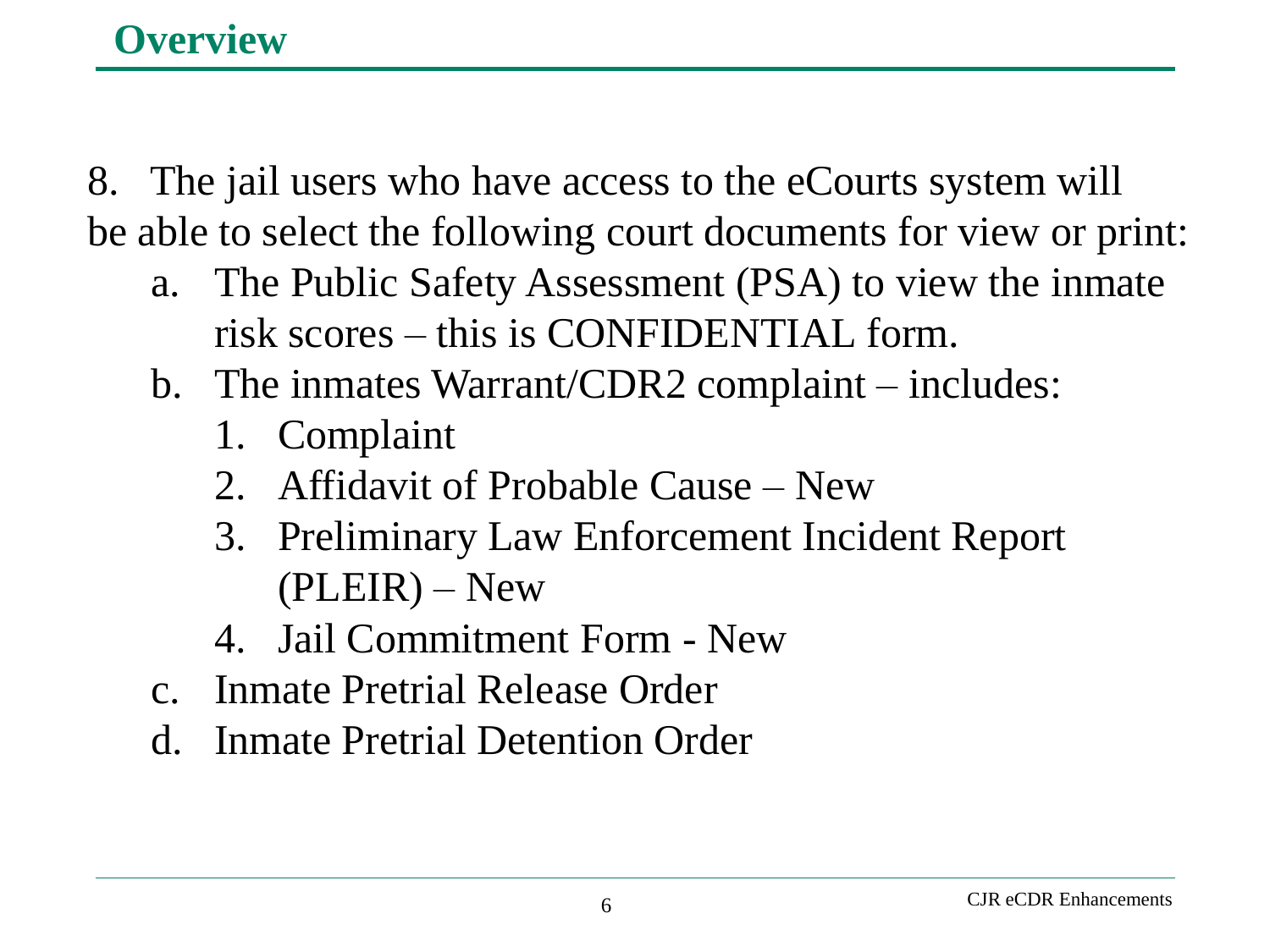#### **Overview**

- 9. Having access to eCourts means that official court records and documents are available in digital format anytime day or night. MANY PAPER FORMS CAN BE ELIMINTATED!
- 10. The complaint itself contains the new statewide electronically signed jail commitment order and this can be easily accessed and printed by the intake staff.
- 11. If the defendant has been live scanned and linked to the complaint, it will be flagged in CCH and contain the positive SBI identifier.
- 12. The release or detention order can be accessed and used to discharge an inmate or to further process an inmate.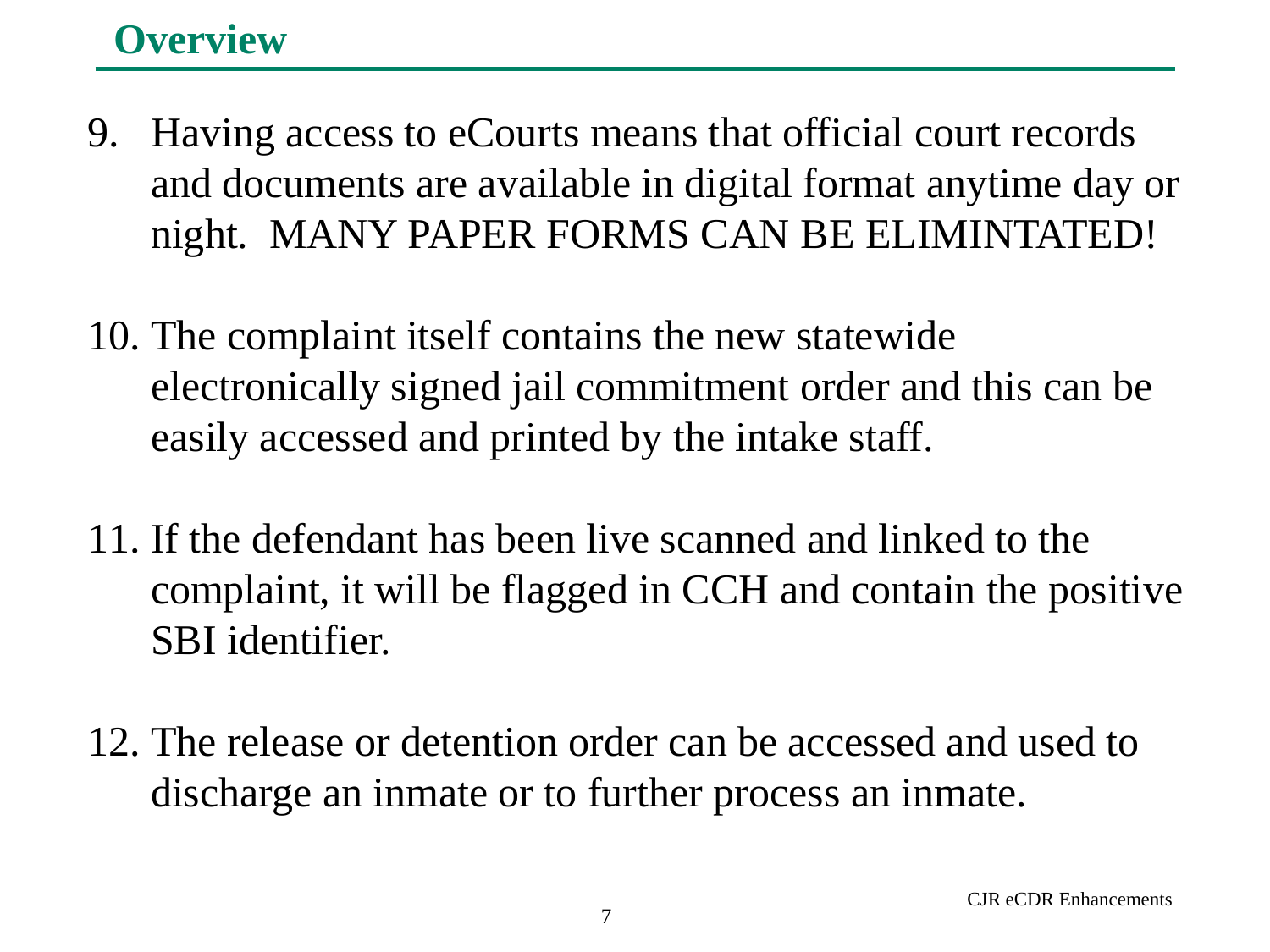- The user can access the NJCourts.gov website and access the eCourts link that is provided on the home page of this site. You will need to know the complaint number of the case that you need to access and enter this in the search fields provided.
- The recipient of the email notification can select the link that is imbedded in the email notification. This will take you directly to the website described above.
- The following screens illustrate eCourts access.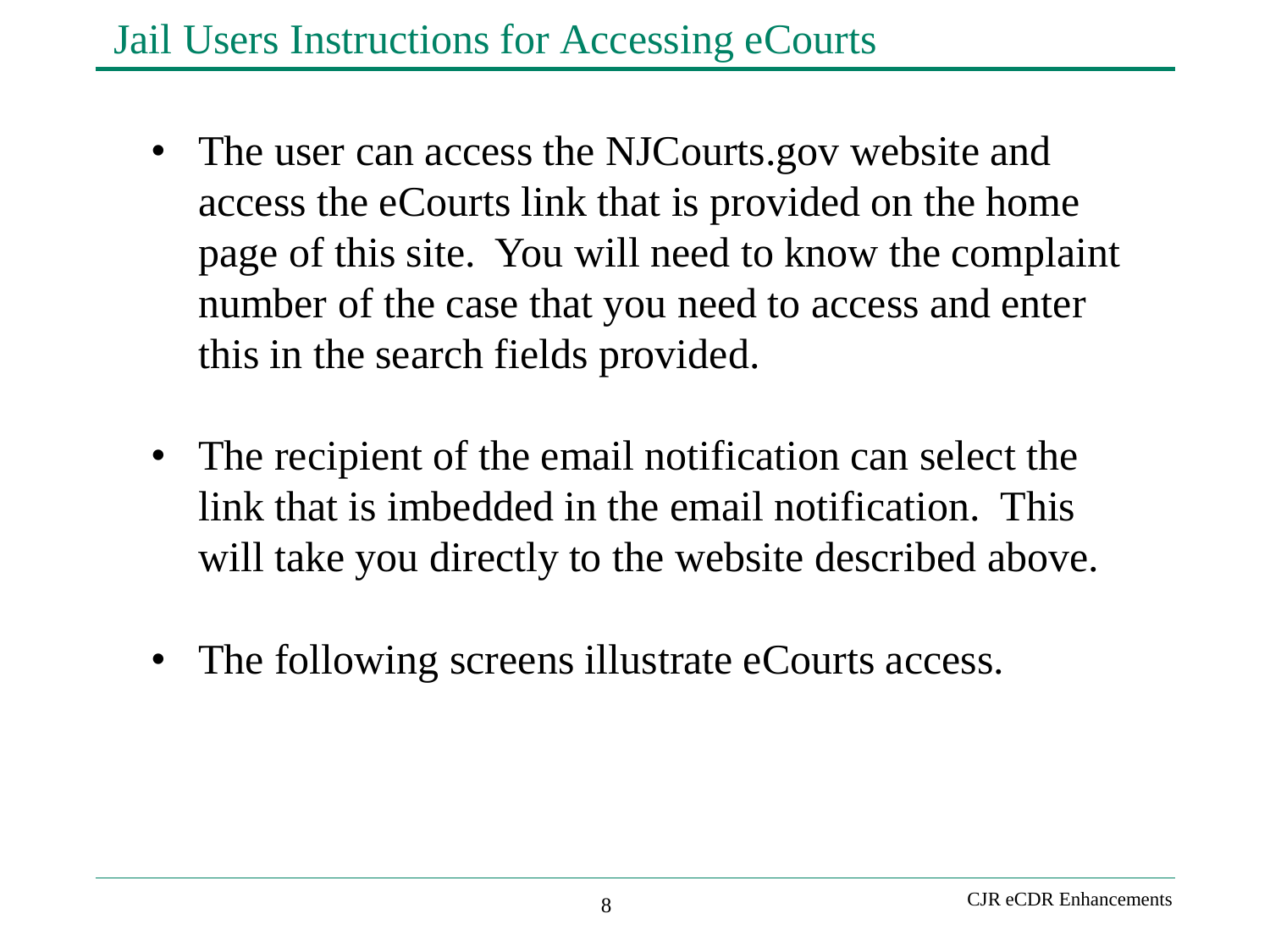## Enter the following URL into your browser:

<https://portal.njcourts.gov/webe3/sso>

We recommend you bookmark or save this to your Favorites/Desktop for easy access in the future.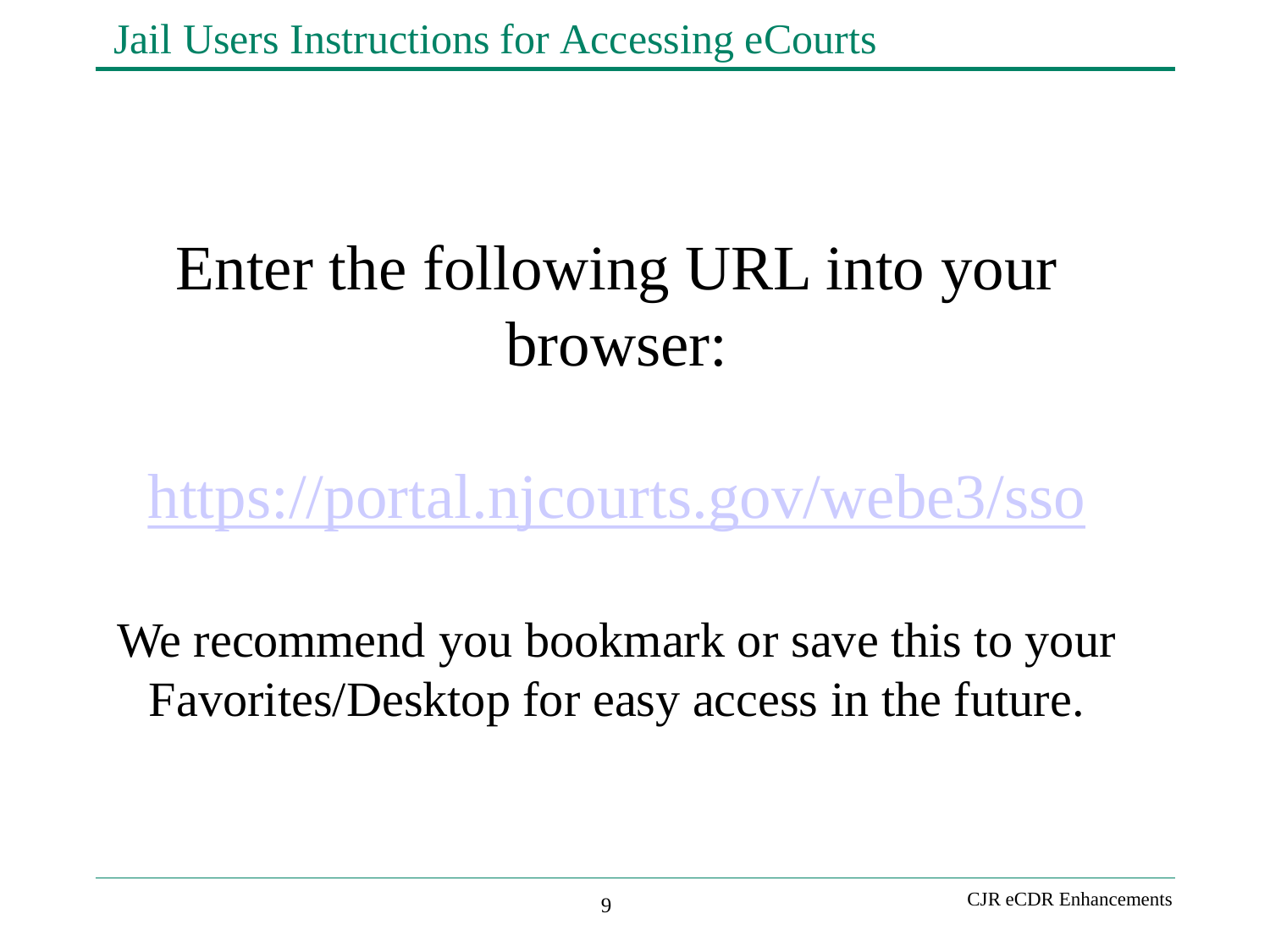#### Enter your AOC user id and password and click Login

NOTE: IF YOU FORGET YOUR PASSWORD YOU CAN RESET IT YOURSELF BY CLICKING THE LINKS AT THE BOTTOM OF THIS SCREEN!!!

| <b>NJCourts</b><br>v Jersey Courts<br>dependence + Integrity + Fairness + Quality Service                                                                                                         | <b>NJCourts</b> | Request Activation Email   Request User ID |
|---------------------------------------------------------------------------------------------------------------------------------------------------------------------------------------------------|-----------------|--------------------------------------------|
| Login                                                                                                                                                                                             |                 |                                            |
| Enter your User ID and Password.<br>If you have been provided with a temporary password, login below.<br>User ID:<br>Password: <b>Decessore</b><br>Login                                          |                 |                                            |
| For Login Help, click "Reset Password" or to request information<br>about your existing ID click "Request User ID Information".                                                                   |                 |                                            |
| If you are receiving "Authentication Failed" error message after<br>logging in, please perform the following steps in order to reset your<br>password:                                            |                 |                                            |
| 1. Click the Reset Password button.<br>2. Answer the security questions or enter registered email address<br>when prompted.<br>3. An email will be sent to the email address used to register the |                 |                                            |
| account.<br>4. Open the email and follow the instructions.                                                                                                                                        |                 |                                            |
| If you are still not able to successfully login after resetting your<br>password, please contact the Help Desk<br>at 1-800-343-7002 S and someone will assist you.                                |                 |                                            |
| <b>Request User ID Information</b><br>Reset Password                                                                                                                                              |                 |                                            |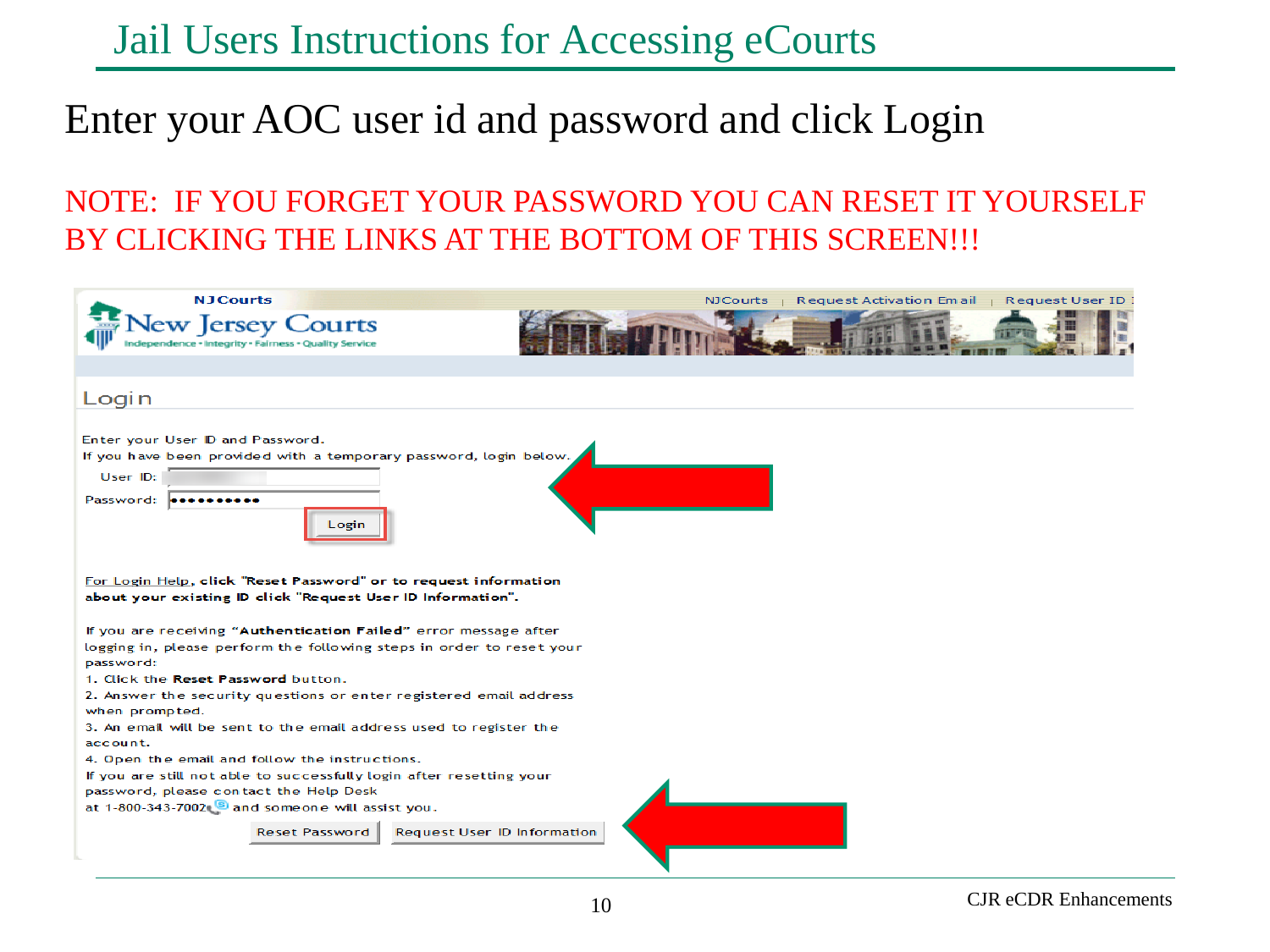#### Click on the eCourts link:

| <b>NJCourts Online</b><br>j<br><b>New Jersey Courts</b><br>Independence + Integrity + Fairness + Quality Service | NJCourts Online<br>  Log Out                                                                                                                                                                                                           |
|------------------------------------------------------------------------------------------------------------------|----------------------------------------------------------------------------------------------------------------------------------------------------------------------------------------------------------------------------------------|
| My Profile<br><b>My Account</b>                                                                                  | PDTROP3 Logged In                                                                                                                                                                                                                      |
| JOC<br>eCourts                                                                                                   |                                                                                                                                                                                                                                        |
| Welcome                                                                                                          |                                                                                                                                                                                                                                        |
| $\mathbf{r}$ and $\mathbf{r}$                                                                                    | $\mathbf{r}$ , and the contract of the contract of the contract of the contract of the contract of the contract of the contract of the contract of the contract of the contract of the contract of the contract of the contract o<br>. |

To complete your annual attorney registration, please click on the Attorney Registration and Payment tab above. To confirm or update your contact information without completing your annual registration, please click on the Confirm or Update Contact Information tab above.

JOC users: Please be advised that the link to JOC has changed as of Wednesday, September 21, 2016 to: https://portal.njcourts.gov/webe3/sso<br>Please replace your old bookmark located in your favorites or on your desktop with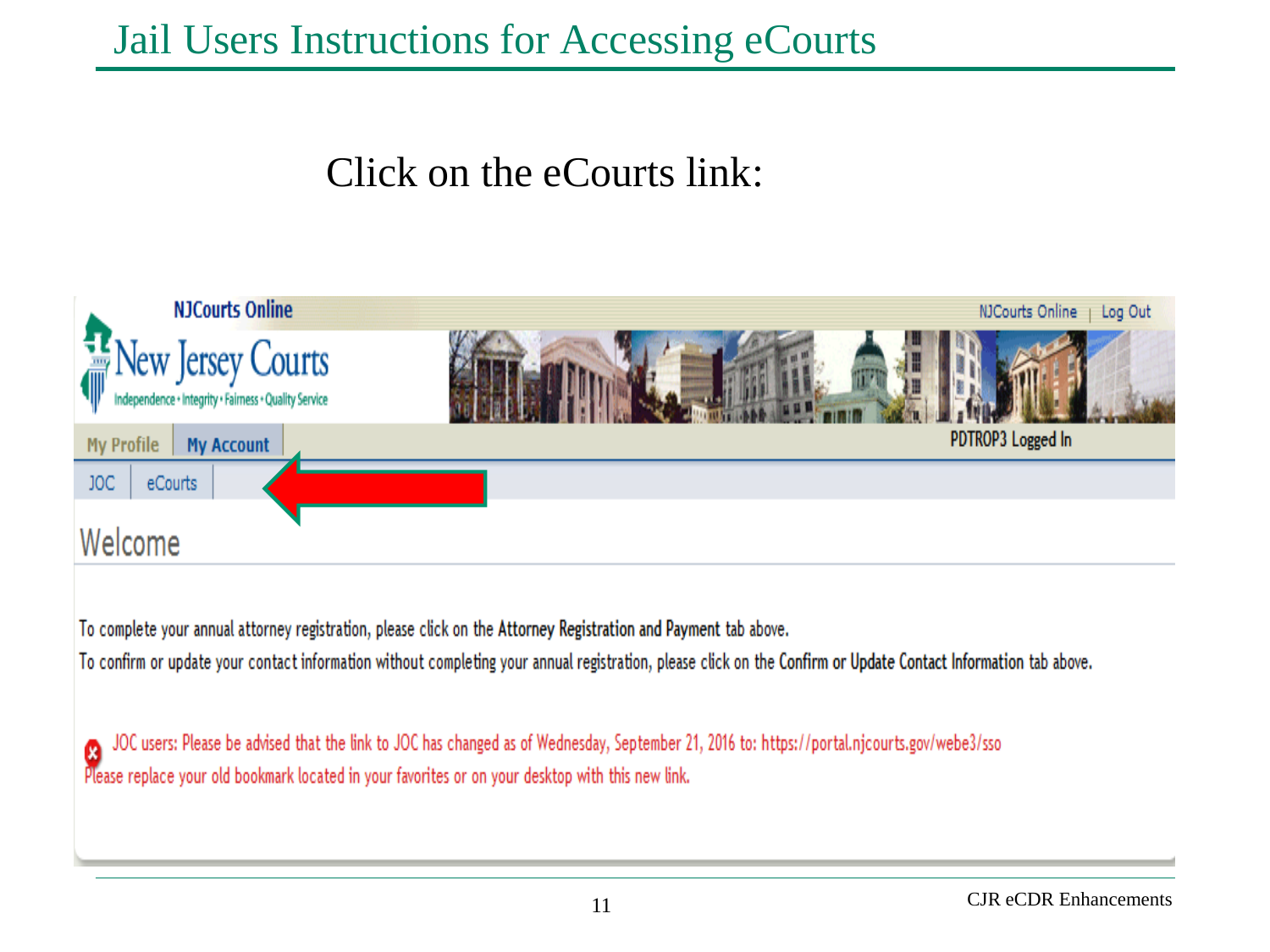## Select 'Municipal' from the selection dropdown list.

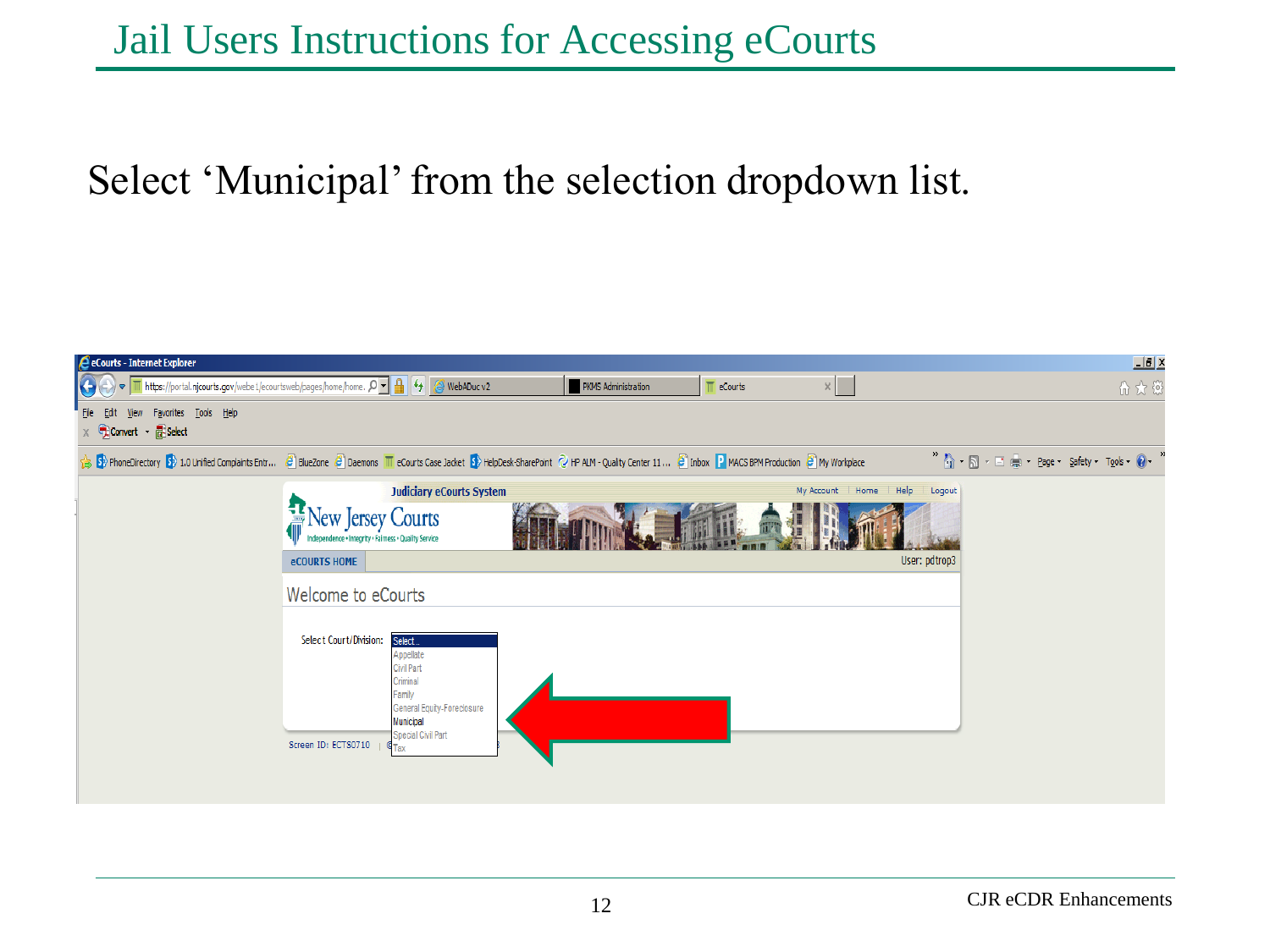#### Enter the complaint number of the defendant you want to access and click the Search button

|                                                                                   | Judiciary eCourts System - Municipal                                                          | nume<br>neip<br>UК |
|-----------------------------------------------------------------------------------|-----------------------------------------------------------------------------------------------|--------------------|
| <b>New Jersey Courts</b><br>Independence · Integrity · Fairness · Quality Service | <b>QA - Internal</b>                                                                          |                    |
| <b>CASE JACKET</b>                                                                |                                                                                               | User:asha.desai    |
| Municipal<br>Search for Case<br>W<br>Enter Complaint (CDR) No.:<br>Example:       | Search<br>1214<br>2016<br>3758<br>$\blacktriangle$<br>▴<br><b>S</b><br>2010<br>012345<br>1111 |                    |
|                                                                                   |                                                                                               |                    |
|                                                                                   |                                                                                               | $\sim$             |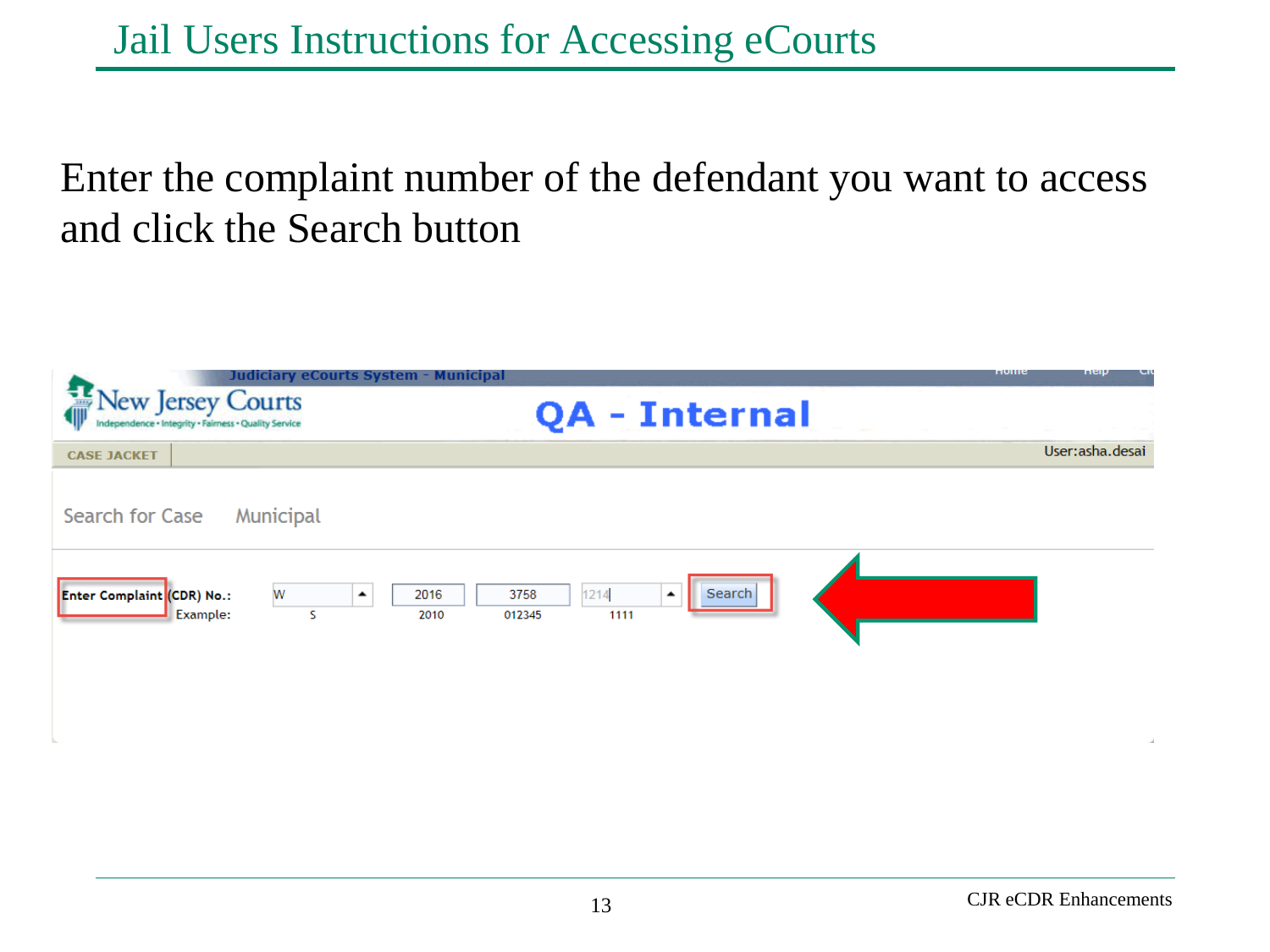#### eCourts - Case Detail Screen

### When a case is found and displayed you will see summary data that top of screen, current Offenses and Case Actions (documents and notifications)

| <b>Complaint Bail Set</b>                    |                |                                                         |              |                                                                                                                                                                                      |                      |        |                 |              |                            |        |                   |  |
|----------------------------------------------|----------------|---------------------------------------------------------|--------------|--------------------------------------------------------------------------------------------------------------------------------------------------------------------------------------|----------------------|--------|-----------------|--------------|----------------------------|--------|-------------------|--|
| <b>Set By Name:</b><br><b>Date Bail Set:</b> |                |                                                         |              | Title:<br>Type:                                                                                                                                                                      |                      |        |                 |              | Bail Amount Set: 0         |        |                   |  |
| <b>Offenses</b>                              |                |                                                         |              |                                                                                                                                                                                      |                      |        |                 |              |                            |        |                   |  |
| Count                                        | Offense Date   |                                                         | Offense      |                                                                                                                                                                                      | Auxiliary<br>Offense | Degree |                 | Drug Code    | Disposition<br><b>Date</b> |        | Finding           |  |
| -1                                           | 11/30/2016     | 2C:29-2A(2) - RESIST ARR/EL Message<br>W/RISK OF INJURY |              | <b>Access Restriction</b><br><b>RESTRICTED Rule</b>                                                                                                                                  |                      |        |                 |              |                            |        |                   |  |
| <b>Case Actions</b>                          |                |                                                         |              |                                                                                                                                                                                      |                      |        |                 |              |                            |        |                   |  |
| Filed Date $\div$                            | Defendant Name | <b>Filings</b>                                          |              | Cancel                                                                                                                                                                               | <b>View Document</b> |        |                 | ansaction ID | Entry Date $\div$          |        | Entered By $\div$ |  |
| 11/30/2016                                   | MARK, MARKY    |                                                         | Municip      | (s) completed                                                                                                                                                                        |                      |        | $m = 201611497$ |              | 12/01/2016                 | JUABC4 |                   |  |
| 11/30/2016                                   | MARK, MARKY    | Û                                                       |              | Municipal Complaint W-2016-003758-1214 Probable<br><b>Cause Found-Manually Signed</b>                                                                                                |                      |        | MCS201611498    |              | 12/01/2016                 | JUABC4 |                   |  |
| 11/30/2016                                   | MARK, MARKY    | Û                                                       | MCS201611498 | PUBLIC SAFETY ASSESSMENT generated for re:<br>MUNICIPAL COMPLAINT W-2016-003758-1214                                                                                                 |                      |        | PSP20161184     |              | 12/01/2016                 |        | Marcia.Rebimbas   |  |
| 11/30/2016                                   | MARK, MARKY    | $\boxtimes$                                             |              | First Appearance Hearing for Central Judicial<br>Processing (CJP) scheduled for 400 PM on 11/30/2016<br>with Judge, test re: MUNICIPAL COMPLAINT W-2016-<br>003758-1214 MCS201611498 | PSP20161187          |        |                 |              | 12/01/2016                 |        | marcia.rebimbas   |  |
| 11/30/2016                                   | MARK, MARKY    | Û                                                       | MCS201611498 | PROPOSED ORDER submitted by Leela Kolluri RELEASE<br>re: MUNICIPAL COMPLAINT W-2016-003758-1214                                                                                      |                      |        | PSP20161191     |              | 12/01/2016                 |        | leela.kolluri     |  |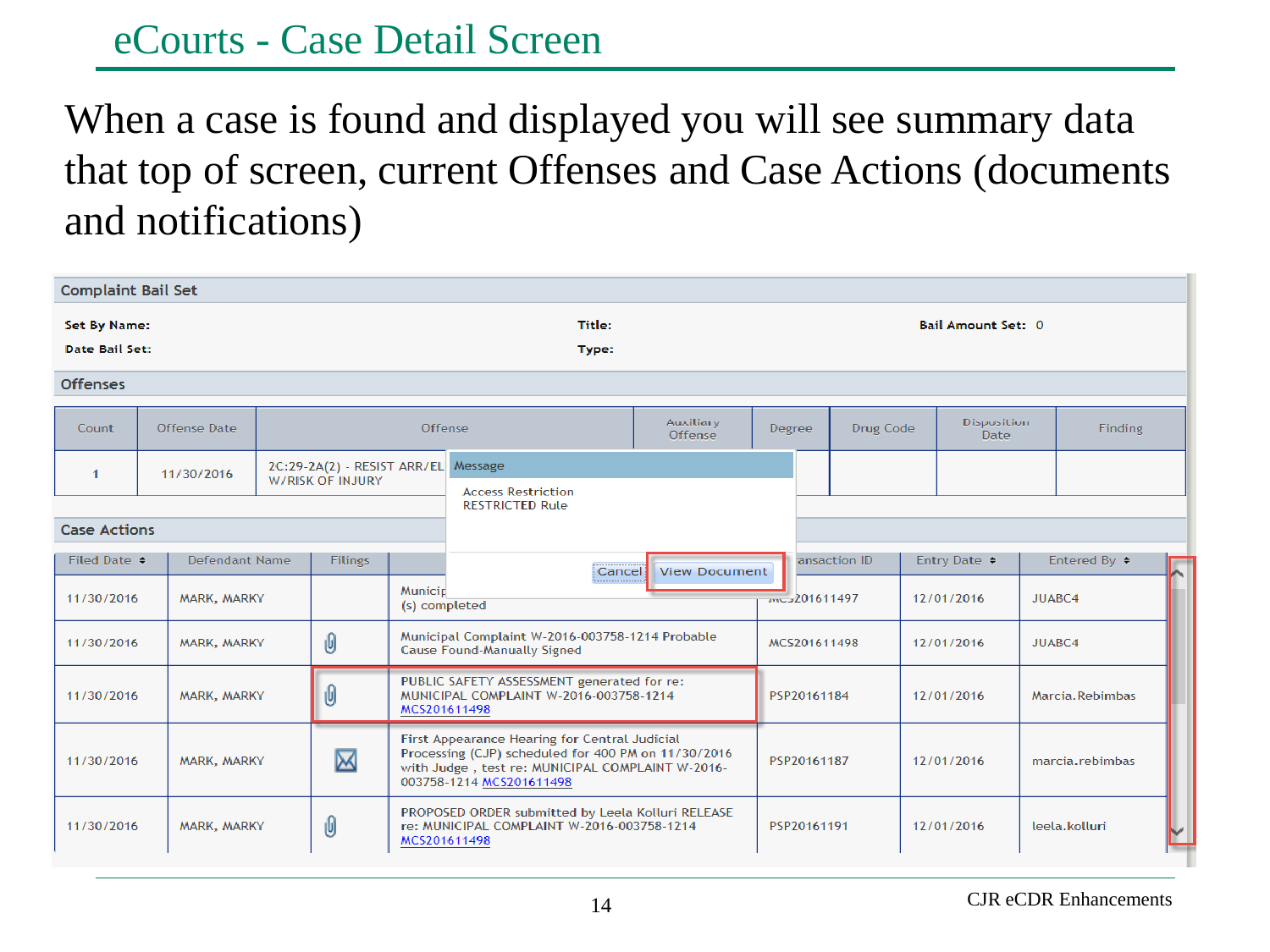#### eCourts - Case Detail Screen

There may be several documents available in the list to choose. Select the paperclip or envelope icon to open the image. Some may have restrictions, click View Document to open the image.

| <b>Complaint Bail Set</b>      |  |                       |  |                                                                |                          |                                                                                                                                                                                                                   |                             |              |                  |                            |                    |                  |
|--------------------------------|--|-----------------------|--|----------------------------------------------------------------|--------------------------|-------------------------------------------------------------------------------------------------------------------------------------------------------------------------------------------------------------------|-----------------------------|--------------|------------------|----------------------------|--------------------|------------------|
| Set By Name:                   |  |                       |  |                                                                |                          | Title:                                                                                                                                                                                                            |                             |              |                  | <b>Bail Amount Set: 0</b>  |                    |                  |
| <b>Date Bail Set:</b><br>Type: |  |                       |  |                                                                |                          |                                                                                                                                                                                                                   |                             |              |                  |                            |                    |                  |
| <b>Offenses</b>                |  |                       |  |                                                                |                          |                                                                                                                                                                                                                   |                             |              |                  |                            |                    |                  |
| Count                          |  | Offense Date          |  |                                                                | Offense                  |                                                                                                                                                                                                                   | <b>Auxiliary</b><br>Offense | Degree       | <b>Drug Code</b> | Disposition<br><b>Date</b> |                    | Finding          |
| $\mathbf{1}$                   |  | 11/30/2016            |  | 2C:29-2A(2) - RESIST ARR/EL Message<br><b>W/RISK OF INJURY</b> |                          |                                                                                                                                                                                                                   |                             |              |                  |                            |                    |                  |
|                                |  |                       |  |                                                                |                          | <b>Access Restriction</b><br><b>RESTRICTED Rule</b>                                                                                                                                                               |                             |              |                  |                            |                    |                  |
| <b>Case Actions</b>            |  |                       |  |                                                                |                          |                                                                                                                                                                                                                   |                             |              |                  |                            |                    |                  |
| Filed Date $\div$              |  | <b>Defendant Name</b> |  | <b>Filings</b>                                                 |                          | Cancel                                                                                                                                                                                                            |                             | ansa         |                  |                            |                    | Entered By ♦     |
| 11/30/2016                     |  | MARK, MARKY           |  |                                                                | Municip<br>(s) completed |                                                                                                                                                                                                                   | <b>View Document</b>        | $m = 201611$ |                  | 12/01/2016                 | JUA <sub>BC4</sub> |                  |
| 11/30/2016                     |  | MARK, MARKY           |  | Û                                                              |                          | Municipal Complaint W-2016-003758-1214 Probable<br><b>Cause Found-Manually Signed</b>                                                                                                                             |                             | MCS201611498 |                  | 12/01/2016                 | JUABC4             |                  |
|                                |  |                       |  |                                                                | MCS201611498             | PUBLIC SAFETY ASSESSMENT generated for re:<br>MUNICIPAL COMPLAINT W-2016-003758-1214                                                                                                                              |                             | PSP20161184  |                  | 12/01/2016                 |                    | Marcia, Rebimbas |
|                                |  |                       |  | X                                                              |                          | First Appearance Hearing for Central Judicial<br>Processing (CJP) scheduled for 400 PM on 11/30/2016<br>PSP20161187<br>12/01/2016<br>with Judge, test re: MUNICIPAL COMPLAINT W-2016-<br>003758-1214 MCS201611498 |                             |              |                  |                            | marcia.rebimbas    |                  |
| 11/30/2016                     |  | MARK, MARKY           |  | Û                                                              | MCS201611498             | PROPOSED ORDER submitted by Leela Kolluri RELEASE<br>re: MUNICIPAL COMPLAINT W-2016-003758-1214                                                                                                                   |                             | PSP20161191  |                  | 12/01/2016                 |                    | leela.kolluri    |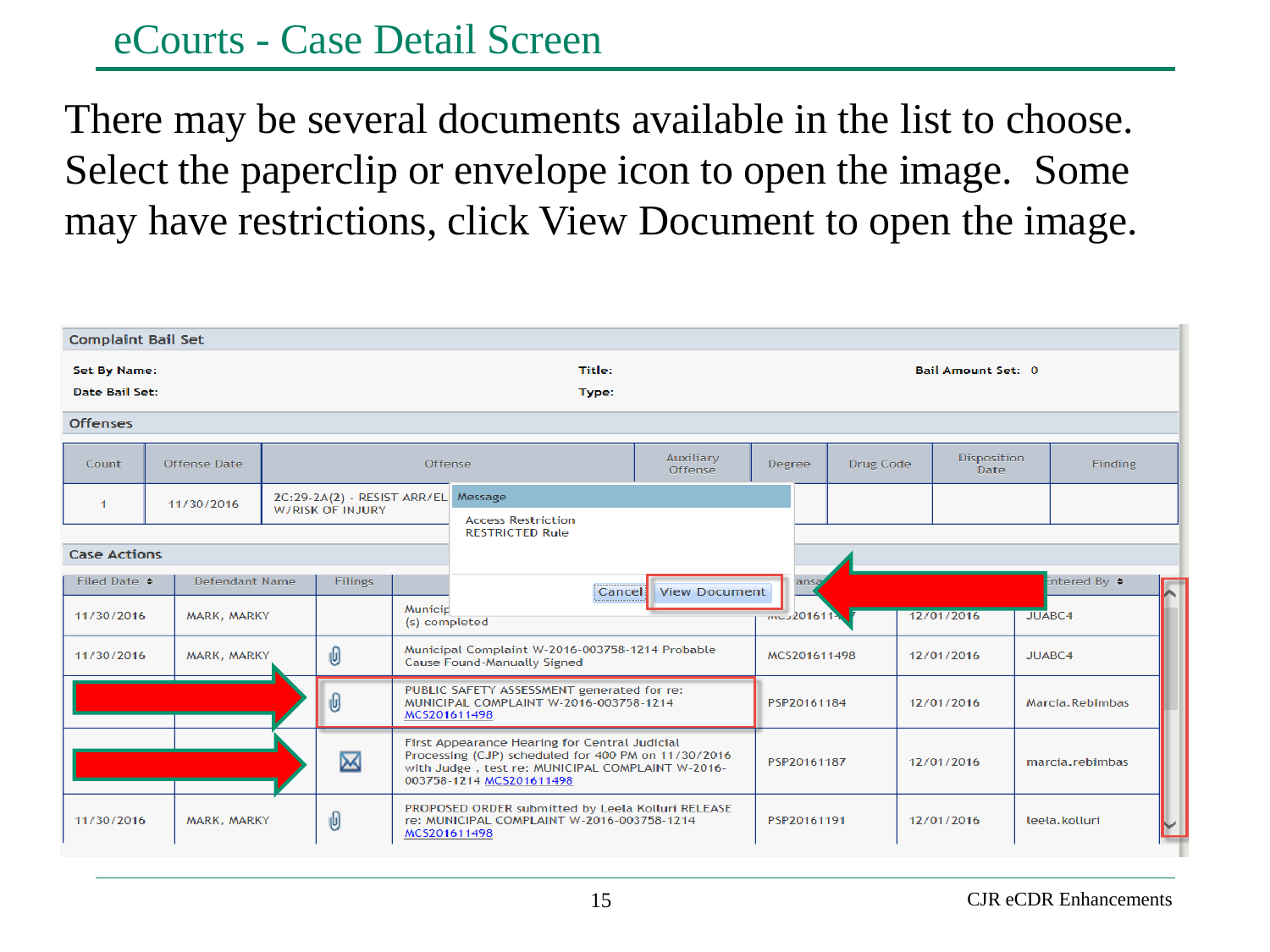Sample Complaint PDF Image

|                                       |                                                |                                                                                                                                                                            |                            |             |                                               | .                                                                                    |                      |                    |                                                                                                                  |  |  |
|---------------------------------------|------------------------------------------------|----------------------------------------------------------------------------------------------------------------------------------------------------------------------------|----------------------------|-------------|-----------------------------------------------|--------------------------------------------------------------------------------------|----------------------|--------------------|------------------------------------------------------------------------------------------------------------------|--|--|
|                                       |                                                |                                                                                                                                                                            | <b>COMPLAINT - WARRANT</b> |             |                                               |                                                                                      |                      |                    |                                                                                                                  |  |  |
|                                       |                                                | <b>COMPLAINT NUMBER</b>                                                                                                                                                    |                            |             |                                               | THE STATE OF NEW JERSEY                                                              |                      |                    |                                                                                                                  |  |  |
| 1214                                  | w                                              | 2016                                                                                                                                                                       | 003758                     |             |                                               |                                                                                      |                      |                    |                                                                                                                  |  |  |
| COURT CODE                            | <b>PREFIX</b>                                  | <b>VFAR</b>                                                                                                                                                                | <b>SEQUENCE NO.</b>        |             |                                               |                                                                                      | VS.                  |                    |                                                                                                                  |  |  |
|                                       |                                                | NEW BRUNSWICK MUNICIPAL COURT                                                                                                                                              |                            |             | <b>MARKY</b><br><b>MARK</b><br><b>ADDRESS</b> |                                                                                      |                      |                    |                                                                                                                  |  |  |
|                                       |                                                | 25 KIRKPATRICK ST, POB 265                                                                                                                                                 |                            |             |                                               | 111 MAIN STREET                                                                      |                      |                    |                                                                                                                  |  |  |
| <b>NEW BRUNSWICK</b>                  |                                                | NJ                                                                                                                                                                         | 08903-0000                 |             |                                               |                                                                                      |                      |                    |                                                                                                                  |  |  |
|                                       |                                                | 732-745-5089 COUNTY OF: MIDDLESEX                                                                                                                                          |                            |             | <b>TRENTON</b>                                |                                                                                      |                      |                    | NJ 09876-0000                                                                                                    |  |  |
| # of CHARGES                          | <b>CO-DEFTS</b>                                | <b>POLICE CASE #:</b>                                                                                                                                                      |                            | <b>SFX:</b> | <b>DEFENDANT INFORMATION</b>                  | <b>EYE COLOR:</b>                                                                    |                      | DOB: 11/21/1979    |                                                                                                                  |  |  |
| COMPLAINANT PRIVATE CITIZEN           |                                                |                                                                                                                                                                            |                            |             | DRIVER'S LIC. #.                              |                                                                                      |                      |                    | <b>DL STATE:</b>                                                                                                 |  |  |
| NAME:                                 | PUBLIC SAFETY BLDG<br><b>25 KIRKPATRICK ST</b> |                                                                                                                                                                            |                            |             | SOCIAL SECURITY #:<br><b>TELEPHONE #:</b>     |                                                                                      |                      | SBI#:              |                                                                                                                  |  |  |
|                                       | <b>NEW BRUNSWICK</b>                           |                                                                                                                                                                            | NJ 08901                   |             | <b>LIVESCAN PCN #:</b>                        |                                                                                      |                      |                    |                                                                                                                  |  |  |
|                                       |                                                | By certification or on oath, the complainant says that to the best of his/her knowledge, information and belief the named                                                  |                            |             |                                               |                                                                                      |                      |                    |                                                                                                                  |  |  |
|                                       |                                                | defendant on or about 11/30/2016 in                                                                                                                                        |                            |             | <b>NEW BRUNSWICK CITY</b>                     |                                                                                      |                      |                    | MIDDLESEX County, NJ did:                                                                                        |  |  |
|                                       |                                                | WITHIN THE JURISDICTION OF THIS COURT. TEST                                                                                                                                |                            |             |                                               |                                                                                      |                      |                    |                                                                                                                  |  |  |
|                                       |                                                |                                                                                                                                                                            |                            |             |                                               |                                                                                      |                      |                    |                                                                                                                  |  |  |
|                                       |                                                |                                                                                                                                                                            |                            |             |                                               |                                                                                      |                      |                    |                                                                                                                  |  |  |
|                                       |                                                |                                                                                                                                                                            |                            |             |                                               |                                                                                      |                      |                    |                                                                                                                  |  |  |
|                                       |                                                |                                                                                                                                                                            |                            |             |                                               |                                                                                      |                      |                    |                                                                                                                  |  |  |
|                                       |                                                |                                                                                                                                                                            |                            |             |                                               |                                                                                      |                      |                    |                                                                                                                  |  |  |
|                                       |                                                |                                                                                                                                                                            |                            |             |                                               |                                                                                      |                      |                    |                                                                                                                  |  |  |
|                                       |                                                |                                                                                                                                                                            |                            |             |                                               |                                                                                      |                      |                    |                                                                                                                  |  |  |
|                                       |                                                |                                                                                                                                                                            |                            |             |                                               |                                                                                      |                      |                    |                                                                                                                  |  |  |
|                                       |                                                |                                                                                                                                                                            |                            |             |                                               |                                                                                      |                      |                    |                                                                                                                  |  |  |
|                                       |                                                |                                                                                                                                                                            |                            |             |                                               |                                                                                      |                      |                    |                                                                                                                  |  |  |
|                                       |                                                |                                                                                                                                                                            |                            |             |                                               |                                                                                      |                      |                    |                                                                                                                  |  |  |
|                                       |                                                |                                                                                                                                                                            |                            |             |                                               |                                                                                      |                      |                    |                                                                                                                  |  |  |
|                                       |                                                |                                                                                                                                                                            |                            |             |                                               |                                                                                      |                      |                    |                                                                                                                  |  |  |
|                                       |                                                |                                                                                                                                                                            |                            |             |                                               |                                                                                      |                      |                    |                                                                                                                  |  |  |
| in violation of:                      |                                                | $2C:29-2A(2)$                                                                                                                                                              |                            |             |                                               |                                                                                      |                      |                    |                                                                                                                  |  |  |
| Original Charge                       |                                                | 1)                                                                                                                                                                         |                            |             | 2)                                            |                                                                                      |                      | 3)                 |                                                                                                                  |  |  |
|                                       |                                                |                                                                                                                                                                            |                            |             |                                               |                                                                                      |                      |                    |                                                                                                                  |  |  |
| <b>Amended Charge</b>                 |                                                |                                                                                                                                                                            |                            |             |                                               |                                                                                      |                      |                    |                                                                                                                  |  |  |
| <b>CERTIFICATION:</b>                 |                                                |                                                                                                                                                                            |                            |             |                                               |                                                                                      |                      |                    |                                                                                                                  |  |  |
|                                       |                                                | I certify that the foregoing statements made by me are true. I am aware that if any of the foregoing statements made by me are witfully faise, I am subject to plunishment |                            |             |                                               |                                                                                      |                      |                    |                                                                                                                  |  |  |
| Signed:                               |                                                |                                                                                                                                                                            |                            |             |                                               |                                                                                      |                      | Date:              |                                                                                                                  |  |  |
|                                       |                                                | You will be notified of your Central First Appearance/CJP date to be held at the Superior Court in the county of MIDDLESEX                                                 |                            |             |                                               |                                                                                      |                      |                    | at the following address:                                                                                        |  |  |
| <b>COURT HOUSE</b>                    |                                                |                                                                                                                                                                            | 1 KENNEDY SQUARE           |             |                                               |                                                                                      | <b>NEW BRUNSWICK</b> |                    | NJ 08901-0000                                                                                                    |  |  |
|                                       |                                                | <b>Appearance Date:</b>                                                                                                                                                    |                            |             | Time:                                         |                                                                                      |                      |                    |                                                                                                                  |  |  |
| Date of Arrest: 11/30/2016            |                                                |                                                                                                                                                                            |                            |             |                                               |                                                                                      |                      | Phone: 732-745-33! |                                                                                                                  |  |  |
|                                       |                                                | PROBABLE CAUSE DETERMINATION AND ISSUANCE OF WARRANT                                                                                                                       |                            |             |                                               |                                                                                      |                      |                    |                                                                                                                  |  |  |
|                                       |                                                | $\Box$ Probable cause IS NOT found for the issuance of this complaint.                                                                                                     |                            |             |                                               |                                                                                      |                      |                    |                                                                                                                  |  |  |
|                                       |                                                |                                                                                                                                                                            |                            |             |                                               |                                                                                      |                      |                    |                                                                                                                  |  |  |
|                                       |                                                |                                                                                                                                                                            |                            |             |                                               |                                                                                      |                      |                    |                                                                                                                  |  |  |
|                                       |                                                | Signature of Court Administrator or Deputy Court Administrator                                                                                                             |                            | <b>Date</b> |                                               | <b>Signature of Judge</b>                                                            |                      |                    | <b>Date</b>                                                                                                      |  |  |
|                                       |                                                |                                                                                                                                                                            |                            |             |                                               |                                                                                      |                      |                    |                                                                                                                  |  |  |
|                                       |                                                | Probable cause IS found for the issuance of this complaint.                                                                                                                |                            |             |                                               | Complaint Manually Signed<br>Signature and Title of Judicial Officer Issuing Warrant |                      |                    | 11/30/2016<br>Date                                                                                               |  |  |
|                                       |                                                |                                                                                                                                                                            |                            |             |                                               |                                                                                      |                      |                    | TO ANY PEACE OFFICER OR OTHER AUTHORIZED PERSON: PURSUANT TO THIS WARRANT YOU ARE HEREBY COMMANDED TO ARREST THE |  |  |
|                                       |                                                | NAMED DEFENDANT AND BRING THAT PERSON FORTHWITH BEFORE THE COURT TO ANSWER THE COMPLAINT.                                                                                  |                            |             |                                               |                                                                                      |                      |                    |                                                                                                                  |  |  |
| <b>Bail Amount Set:</b>               |                                                |                                                                                                                                                                            | by:                        |             |                                               |                                                                                      |                      |                    |                                                                                                                  |  |  |
|                                       |                                                |                                                                                                                                                                            |                            |             |                                               | (if different from judicial officer that issued warrant)                             |                      |                    |                                                                                                                  |  |  |
|                                       |                                                |                                                                                                                                                                            |                            |             | Related Traffic Tickets                       |                                                                                      |                      |                    | G Serious Personal Injury/ Death                                                                                 |  |  |
|                                       |                                                | □ Domestic Violence - Confidential                                                                                                                                         |                            |             | or Other Complaints                           |                                                                                      |                      |                    | <b>Involved</b>                                                                                                  |  |  |
| <b>Special conditions of release:</b> |                                                |                                                                                                                                                                            |                            |             |                                               |                                                                                      |                      |                    |                                                                                                                  |  |  |
|                                       |                                                | $\Box$ No phone, mail or other personal contact w/victim                                                                                                                   |                            |             |                                               |                                                                                      |                      | <b>ORIGINAL</b>    |                                                                                                                  |  |  |
|                                       |                                                | No possession firearms/weapons                                                                                                                                             |                            |             |                                               |                                                                                      |                      |                    |                                                                                                                  |  |  |
| Other (specify):                      |                                                |                                                                                                                                                                            |                            |             |                                               |                                                                                      |                      |                    |                                                                                                                  |  |  |
|                                       |                                                |                                                                                                                                                                            |                            |             |                                               | Page 1 of 7                                                                          |                      |                    | NJ/CDR2 1/1/2017                                                                                                 |  |  |

#### W-2016-003758-1214 11/30/2016 7:31:23 PM Pg 1 of 7 Trans ID: MCS201611498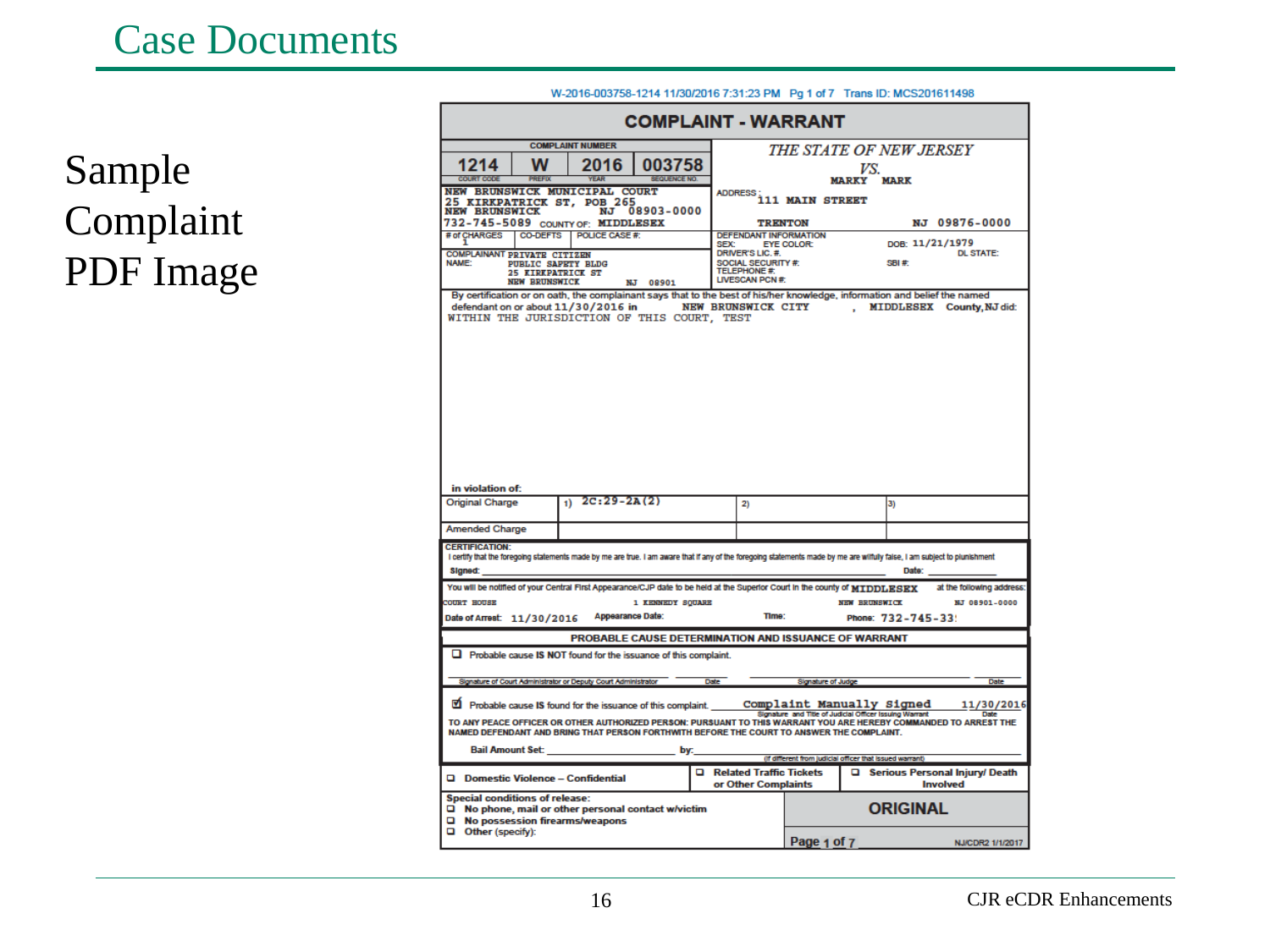#### Case Documents

Sample Commitment Page Image

|                                                 |                                                  |                             | W-2016-003758-1214 11/30/2016 7:31:23 PM Pg 4 of 7 Trans ID: MCS201611498 |                                      |                                |                             |                                                                                                                                                                    |  |  |  |
|-------------------------------------------------|--------------------------------------------------|-----------------------------|---------------------------------------------------------------------------|--------------------------------------|--------------------------------|-----------------------------|--------------------------------------------------------------------------------------------------------------------------------------------------------------------|--|--|--|
|                                                 |                                                  |                             |                                                                           | <b>COMMITMENT</b>                    |                                |                             |                                                                                                                                                                    |  |  |  |
|                                                 |                                                  | <b>COMPLAINT NUMBER</b>     |                                                                           |                                      | <b>THE STATE OF NEW JERSEY</b> |                             |                                                                                                                                                                    |  |  |  |
| 1214                                            | w                                                | 2016                        | 003758                                                                    |                                      | VS.                            |                             |                                                                                                                                                                    |  |  |  |
| <b>COURT CODE</b>                               | <b>PREFIX</b>                                    | <b>YEAR</b>                 | <b>SEQUENCE NO.</b>                                                       |                                      |                                | <b>MARKY</b><br><b>MARK</b> |                                                                                                                                                                    |  |  |  |
| NEW BRUNSWICK MUNICIPAL COURT                   |                                                  |                             |                                                                           | <b>ADDRESS</b>                       |                                |                             |                                                                                                                                                                    |  |  |  |
| 25 KIRKPATRICK ST, POB 265                      |                                                  |                             | NJ 08903-0000                                                             |                                      | 111 MAIN STREET                |                             |                                                                                                                                                                    |  |  |  |
| <b>NEW BRUNSWICK</b><br>732-745-5089            |                                                  | <b>COUNTY OF: MIDDLESEX</b> |                                                                           |                                      | <b>TRENTON</b>                 |                             | NJ 09876-0000                                                                                                                                                      |  |  |  |
| # of CHARGES   CO-DEFTS                         |                                                  | POLICE CASE #:              |                                                                           | <b>DEFENDANT INFORMATION</b>         |                                |                             |                                                                                                                                                                    |  |  |  |
| COMPLAINANT PRIVATE CITIZEN                     |                                                  |                             |                                                                           | SEX <sup>-</sup><br>DRIVER'S LIC. #. | <b>EYE COLOR:</b>              |                             | DOB: 11/21/1979<br><b>DL STATE:</b>                                                                                                                                |  |  |  |
| NAME:                                           | <b>PUBLIC SAPETY BLDG</b>                        |                             |                                                                           | <b>SOCIAL SECURITY #:</b>            |                                | SBI#:                       |                                                                                                                                                                    |  |  |  |
|                                                 | <b>25 KIRKPATRICK ST</b><br><b>NEW BRUNSWICK</b> |                             | N.T 08901                                                                 | <b>TELEPHONE #:</b>                  |                                |                             |                                                                                                                                                                    |  |  |  |
|                                                 |                                                  |                             |                                                                           | <b>LIVESCAN PCN #:</b>               |                                |                             |                                                                                                                                                                    |  |  |  |
|                                                 |                                                  |                             | in custody until a release or detention decision is made.                 |                                      |                                |                             | To any Law Enforcement Official of New Jersey, You are commanded to transport<br>this defendant to the Warden of this county who is required to keep the defendant |  |  |  |
|                                                 | Offense                                          |                             | <b>Aux Offense</b>                                                        | Drug Code Degree                     |                                | <b>Offense Description</b>  |                                                                                                                                                                    |  |  |  |
| 1.<br>$2C_129 - 2A(2)$                          |                                                  |                             |                                                                           |                                      | 3                              | <b>RESIST ARR/ELUD</b>      |                                                                                                                                                                    |  |  |  |
| 2.                                              |                                                  |                             |                                                                           |                                      |                                |                             |                                                                                                                                                                    |  |  |  |
|                                                 |                                                  |                             |                                                                           |                                      |                                |                             |                                                                                                                                                                    |  |  |  |
| 3.                                              |                                                  |                             |                                                                           |                                      |                                |                             |                                                                                                                                                                    |  |  |  |
| 4.                                              |                                                  |                             |                                                                           |                                      |                                |                             |                                                                                                                                                                    |  |  |  |
|                                                 |                                                  |                             |                                                                           |                                      |                                |                             |                                                                                                                                                                    |  |  |  |
| at the following address:<br><b>COURT HOUSE</b> |                                                  |                             | Commitment Reason: Criminal Justice Reform<br>1 KENNEDY SQUARE            |                                      |                                | <b>NEW BRUNSWICK</b>        | You will be notified of your Central First Appearance/CJP date to be held at the Superior Court in the county of: MIDDLESEX<br>NJ 08901-0000                       |  |  |  |
| Date of Arrest: 11/30/2016                      |                                                  |                             |                                                                           |                                      |                                |                             | Phone: 732-745-33!                                                                                                                                                 |  |  |  |
|                                                 |                                                  |                             |                                                                           |                                      |                                |                             |                                                                                                                                                                    |  |  |  |
|                                                 |                                                  | Complaint Manually Signed   |                                                                           |                                      | 11/30/2016                     |                             |                                                                                                                                                                    |  |  |  |
|                                                 |                                                  |                             | Signature and Title of Judicial Officer Issuing Warrant                   |                                      | Date                           |                             |                                                                                                                                                                    |  |  |  |
|                                                 |                                                  |                             |                                                                           |                                      |                                |                             |                                                                                                                                                                    |  |  |  |
|                                                 |                                                  |                             |                                                                           |                                      |                                | <b>COMMITMENT</b>           |                                                                                                                                                                    |  |  |  |
|                                                 |                                                  |                             |                                                                           |                                      | Page 4 of 7                    |                             | NJ/CDR2 1/1/2017                                                                                                                                                   |  |  |  |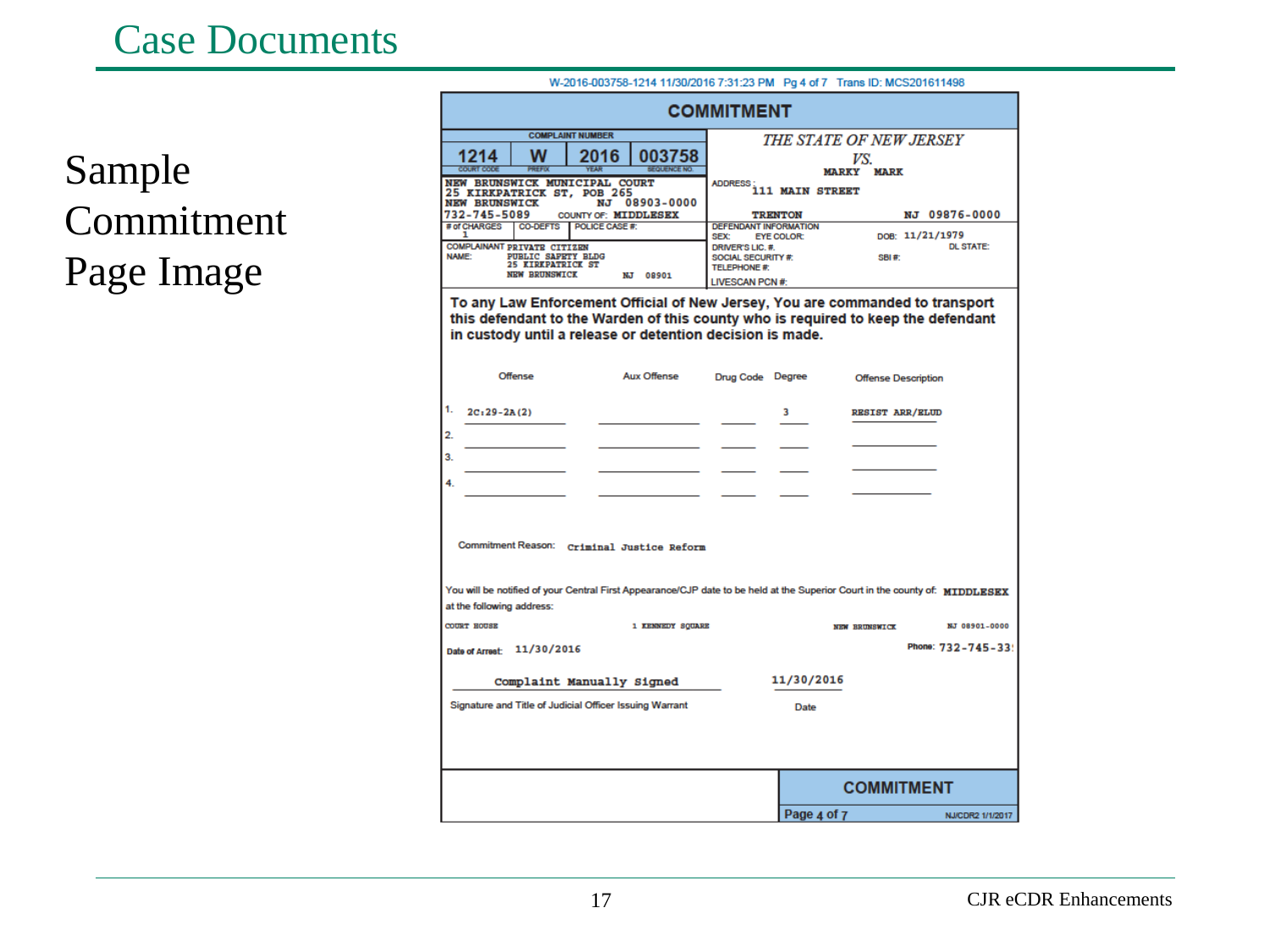Sample Affidavit of Probable Cause Image

|                                                                                                     |                                                                                                  |                                                |                               |                                                                                                                                                    | <b>Affidavit of Probable Cause</b>                                                                                                                            |                                    |                  |
|-----------------------------------------------------------------------------------------------------|--------------------------------------------------------------------------------------------------|------------------------------------------------|-------------------------------|----------------------------------------------------------------------------------------------------------------------------------------------------|---------------------------------------------------------------------------------------------------------------------------------------------------------------|------------------------------------|------------------|
| 1214<br><b>COURT CODE</b>                                                                           | <b>PREFIX</b>                                                                                    | <b>COMPLAINT NUMBER</b><br>2016<br><b>YEAR</b> | 003758<br><b>SEQUENCE NO.</b> |                                                                                                                                                    | THE STATE OF NEW JERSEY                                                                                                                                       | VS.<br><b>MARKY MARK</b>           |                  |
| NEW BRUNSWICK MUNICIPAL COURT<br>25 KIRKPATRICK ST, POB 265<br><b>NEW BRUNSWICK</b><br>732-745-5089 |                                                                                                  | <b>COUNTY OF: MIDDLESEX</b>                    | NJ 08903-0000                 | <b>ADDRESS</b><br><b>TRENTON</b>                                                                                                                   | 111 MAIN STREET                                                                                                                                               |                                    | NJ 09876-0000    |
| # of CHARGES<br>1<br>COMPLAINANT PRIVATE CITIZEN<br>NAME:                                           | <b>CO-DEFTS</b><br><b>PUBLIC SAPETY BLDG</b><br><b>25 KIRKPATRICK ST</b><br><b>NEW BRUNSWICK</b> | <b>POLICE CASE #:</b>                          | NJ 08901                      | <b>DEFENDANT INFORMATION</b><br>SEX:<br><b>EYE COLOR:</b><br>DRIVER'S LIC. #.<br>SOCIAL SECURITY #:<br><b>TELEPHONE#:</b><br><b>IVESCAN PCN #:</b> |                                                                                                                                                               | DOB: 11/21/1979<br>SBI#:           | <b>DL STATE:</b> |
|                                                                                                     |                                                                                                  |                                                |                               | probable cause.                                                                                                                                    | Purpose: This Affidavit/Certification is to more fully describe the facts of the alleged offense so that a judge or authorized judicial officer may determine |                                    |                  |
| committed it:<br>test                                                                               |                                                                                                  |                                                |                               |                                                                                                                                                    | 1. Description of relevant facts and circumstances which support probable cause<br>that (1) the offense(s) was committed and (2) the defendant is the one who |                                    |                  |
|                                                                                                     |                                                                                                  |                                                |                               |                                                                                                                                                    |                                                                                                                                                               | <b>Affidavit of Probable Cause</b> |                  |
|                                                                                                     |                                                                                                  |                                                |                               |                                                                                                                                                    | Page 5 of 7                                                                                                                                                   |                                    | NJ/CDR2 1/1/2017 |

W-2016-003758-1214 11/30/2016 7:31:23 PM Pg 5 of 7 Trans ID: MCS201611498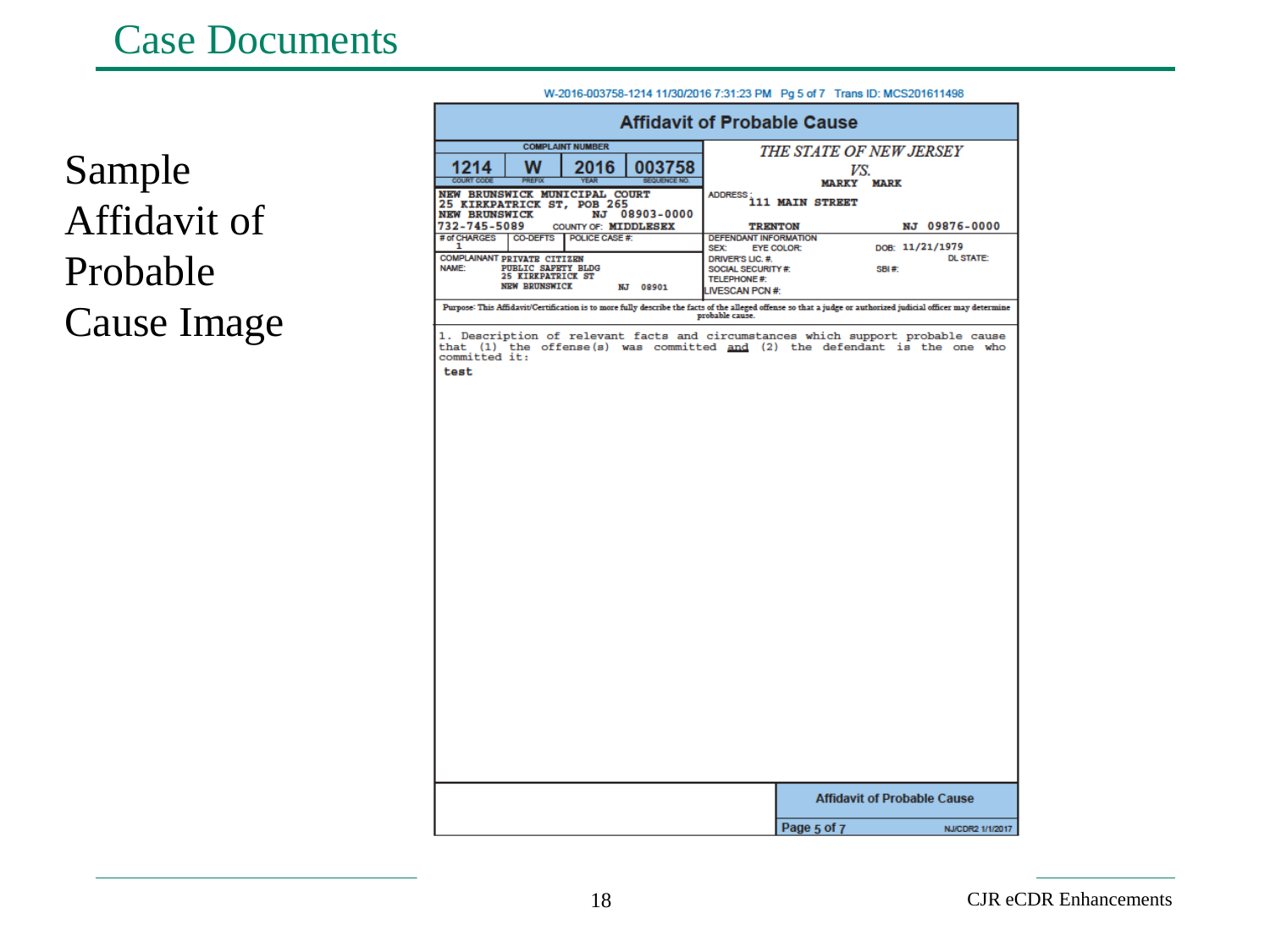Sample Preliminary Law Enforcement Incident Report Image

|                                      |                                                                |                               | $20.10 - 0.007$ , $30 - 12.1 + 1.100$ , $12.01$ , $0.1.20 + 1.01 + 1.9 + 0.1$ |                                              | <b>Preliminary Law Enforcement Incident Report</b>                                                                                                                                                                                                                                          | 1101011                                            |                                                                                                                                                           |  |  |
|--------------------------------------|----------------------------------------------------------------|-------------------------------|-------------------------------------------------------------------------------|----------------------------------------------|---------------------------------------------------------------------------------------------------------------------------------------------------------------------------------------------------------------------------------------------------------------------------------------------|----------------------------------------------------|-----------------------------------------------------------------------------------------------------------------------------------------------------------|--|--|
|                                      |                                                                | <b>COMPLAINT NUMBER</b>       |                                                                               |                                              |                                                                                                                                                                                                                                                                                             |                                                    |                                                                                                                                                           |  |  |
|                                      |                                                                |                               |                                                                               | THE STATE OF NEW JERSEY                      |                                                                                                                                                                                                                                                                                             |                                                    |                                                                                                                                                           |  |  |
| 1214                                 | w                                                              | 2016<br><b>YEAR</b>           | 003758                                                                        |                                              |                                                                                                                                                                                                                                                                                             | VS.                                                |                                                                                                                                                           |  |  |
| <b>COURT CODE</b>                    | <b>PREFIX</b>                                                  | NEW BRUNSWICK MUNICIPAL COURT | <b>SEQUENCE NO.</b>                                                           |                                              | <b>MARKY</b>                                                                                                                                                                                                                                                                                | <b>MARK</b>                                        |                                                                                                                                                           |  |  |
|                                      |                                                                | 25 KIRKPATRICK ST, POB 265    |                                                                               | <b>ADDRESS</b>                               | 111 MAIN STREET                                                                                                                                                                                                                                                                             |                                                    |                                                                                                                                                           |  |  |
| <b>NEW BRUNSWICK</b>                 |                                                                |                               | NJ 08903-0000                                                                 |                                              |                                                                                                                                                                                                                                                                                             |                                                    | NJ 09876-0000                                                                                                                                             |  |  |
| # of CHARGES                         | 732-745-5089 COUNTY OF: MIDDLESEX<br>CO-DEFTS   POLICE CASE #: |                               |                                                                               |                                              | <b>TRENTON</b><br><b>DEFENDANT INFORMATION</b>                                                                                                                                                                                                                                              |                                                    |                                                                                                                                                           |  |  |
|                                      |                                                                |                               |                                                                               | SEX:                                         | <b>EYE COLOR:</b>                                                                                                                                                                                                                                                                           | DOB: 11/21/1979                                    |                                                                                                                                                           |  |  |
| COMPLAINANT PRIVATE CITIZEN<br>NAME: | PUBLIC SAFETY BLDG                                             |                               |                                                                               | DRIVER'S LIC. #<br><b>SOCIAL SECURITY #:</b> |                                                                                                                                                                                                                                                                                             | SBI#:                                              | <b>DL STATE:</b>                                                                                                                                          |  |  |
|                                      | <b>25 KIRKPATRICK ST</b><br><b>NEW BRUNSWICK</b>               | NJ                            | 08901                                                                         | <b>TELEPHONE #:</b><br>LIVESCAN PCN #:       |                                                                                                                                                                                                                                                                                             |                                                    |                                                                                                                                                           |  |  |
|                                      |                                                                |                               |                                                                               |                                              | Purpose: The Preliminary Law Enforcement incident Report (PLEIR) is designed to be appended to, and is expressly incorporated by                                                                                                                                                            |                                                    |                                                                                                                                                           |  |  |
|                                      |                                                                |                               |                                                                               |                                              | reference in, the Affidavit of Probable Cause. It is intended to document basic information known to the officer at the time of its preparation. It is<br>police arrest, incident, or investigation reports. Note that the PLEIR is specific to each defendant charged in an investigation. |                                                    | recognized that additional relevant information will emerge as an investigation continues. The PLEIR shall be in addition to, not in lieu of, any regular |  |  |
|                                      |                                                                |                               | - The complaining officer personally observed the offense.                    |                                              |                                                                                                                                                                                                                                                                                             |                                                    |                                                                                                                                                           |  |  |
|                                      |                                                                |                               |                                                                               |                                              |                                                                                                                                                                                                                                                                                             |                                                    |                                                                                                                                                           |  |  |
|                                      |                                                                |                               |                                                                               |                                              |                                                                                                                                                                                                                                                                                             |                                                    |                                                                                                                                                           |  |  |
|                                      |                                                                |                               |                                                                               |                                              |                                                                                                                                                                                                                                                                                             |                                                    |                                                                                                                                                           |  |  |
|                                      |                                                                |                               |                                                                               |                                              |                                                                                                                                                                                                                                                                                             |                                                    |                                                                                                                                                           |  |  |
|                                      |                                                                |                               |                                                                               |                                              |                                                                                                                                                                                                                                                                                             |                                                    |                                                                                                                                                           |  |  |
|                                      |                                                                |                               |                                                                               |                                              |                                                                                                                                                                                                                                                                                             |                                                    |                                                                                                                                                           |  |  |
|                                      |                                                                |                               |                                                                               |                                              |                                                                                                                                                                                                                                                                                             |                                                    |                                                                                                                                                           |  |  |
|                                      |                                                                |                               |                                                                               |                                              |                                                                                                                                                                                                                                                                                             |                                                    |                                                                                                                                                           |  |  |
|                                      |                                                                |                               |                                                                               |                                              |                                                                                                                                                                                                                                                                                             |                                                    |                                                                                                                                                           |  |  |
|                                      |                                                                |                               |                                                                               |                                              |                                                                                                                                                                                                                                                                                             |                                                    |                                                                                                                                                           |  |  |
|                                      |                                                                |                               |                                                                               |                                              |                                                                                                                                                                                                                                                                                             |                                                    |                                                                                                                                                           |  |  |
|                                      |                                                                |                               |                                                                               |                                              |                                                                                                                                                                                                                                                                                             |                                                    |                                                                                                                                                           |  |  |
|                                      |                                                                |                               |                                                                               |                                              |                                                                                                                                                                                                                                                                                             |                                                    |                                                                                                                                                           |  |  |
|                                      |                                                                |                               |                                                                               |                                              |                                                                                                                                                                                                                                                                                             |                                                    |                                                                                                                                                           |  |  |
|                                      |                                                                |                               |                                                                               |                                              |                                                                                                                                                                                                                                                                                             |                                                    |                                                                                                                                                           |  |  |
|                                      |                                                                |                               |                                                                               |                                              |                                                                                                                                                                                                                                                                                             |                                                    |                                                                                                                                                           |  |  |
|                                      |                                                                |                               |                                                                               |                                              |                                                                                                                                                                                                                                                                                             |                                                    |                                                                                                                                                           |  |  |
|                                      |                                                                |                               |                                                                               |                                              |                                                                                                                                                                                                                                                                                             |                                                    |                                                                                                                                                           |  |  |
|                                      |                                                                |                               |                                                                               |                                              |                                                                                                                                                                                                                                                                                             |                                                    |                                                                                                                                                           |  |  |
|                                      |                                                                |                               |                                                                               |                                              |                                                                                                                                                                                                                                                                                             |                                                    |                                                                                                                                                           |  |  |
|                                      |                                                                |                               |                                                                               |                                              |                                                                                                                                                                                                                                                                                             |                                                    |                                                                                                                                                           |  |  |
|                                      |                                                                |                               |                                                                               |                                              |                                                                                                                                                                                                                                                                                             |                                                    |                                                                                                                                                           |  |  |
|                                      |                                                                |                               |                                                                               |                                              |                                                                                                                                                                                                                                                                                             |                                                    |                                                                                                                                                           |  |  |
|                                      |                                                                |                               |                                                                               |                                              |                                                                                                                                                                                                                                                                                             |                                                    |                                                                                                                                                           |  |  |
|                                      |                                                                |                               |                                                                               |                                              |                                                                                                                                                                                                                                                                                             |                                                    |                                                                                                                                                           |  |  |
|                                      |                                                                |                               |                                                                               |                                              |                                                                                                                                                                                                                                                                                             |                                                    |                                                                                                                                                           |  |  |
|                                      |                                                                |                               |                                                                               |                                              |                                                                                                                                                                                                                                                                                             |                                                    |                                                                                                                                                           |  |  |
|                                      |                                                                |                               |                                                                               |                                              |                                                                                                                                                                                                                                                                                             |                                                    |                                                                                                                                                           |  |  |
|                                      |                                                                |                               |                                                                               |                                              |                                                                                                                                                                                                                                                                                             |                                                    |                                                                                                                                                           |  |  |
| Certification:                       |                                                                |                               |                                                                               |                                              |                                                                                                                                                                                                                                                                                             |                                                    |                                                                                                                                                           |  |  |
| subject to punishment.               |                                                                |                               |                                                                               |                                              | I certify that the foregoing statements made by me are true. I am aware that if any of the foregoing statements made by me are willfully false, I am                                                                                                                                        |                                                    |                                                                                                                                                           |  |  |
| Signed:                              |                                                                |                               |                                                                               |                                              |                                                                                                                                                                                                                                                                                             | 12/01/2016<br>Date:                                |                                                                                                                                                           |  |  |
|                                      |                                                                |                               |                                                                               |                                              |                                                                                                                                                                                                                                                                                             | <b>Preliminary Law Enforcement Incident Report</b> |                                                                                                                                                           |  |  |
|                                      |                                                                |                               |                                                                               |                                              |                                                                                                                                                                                                                                                                                             |                                                    |                                                                                                                                                           |  |  |
|                                      |                                                                |                               |                                                                               |                                              | Page 7 of 7                                                                                                                                                                                                                                                                                 |                                                    | NJ/CDR2 1/1/2017                                                                                                                                          |  |  |

#### W-2016-003758-1214 11/30/2016 7:31:23 PM Pa 7 of 7 Trans ID: MCS201611498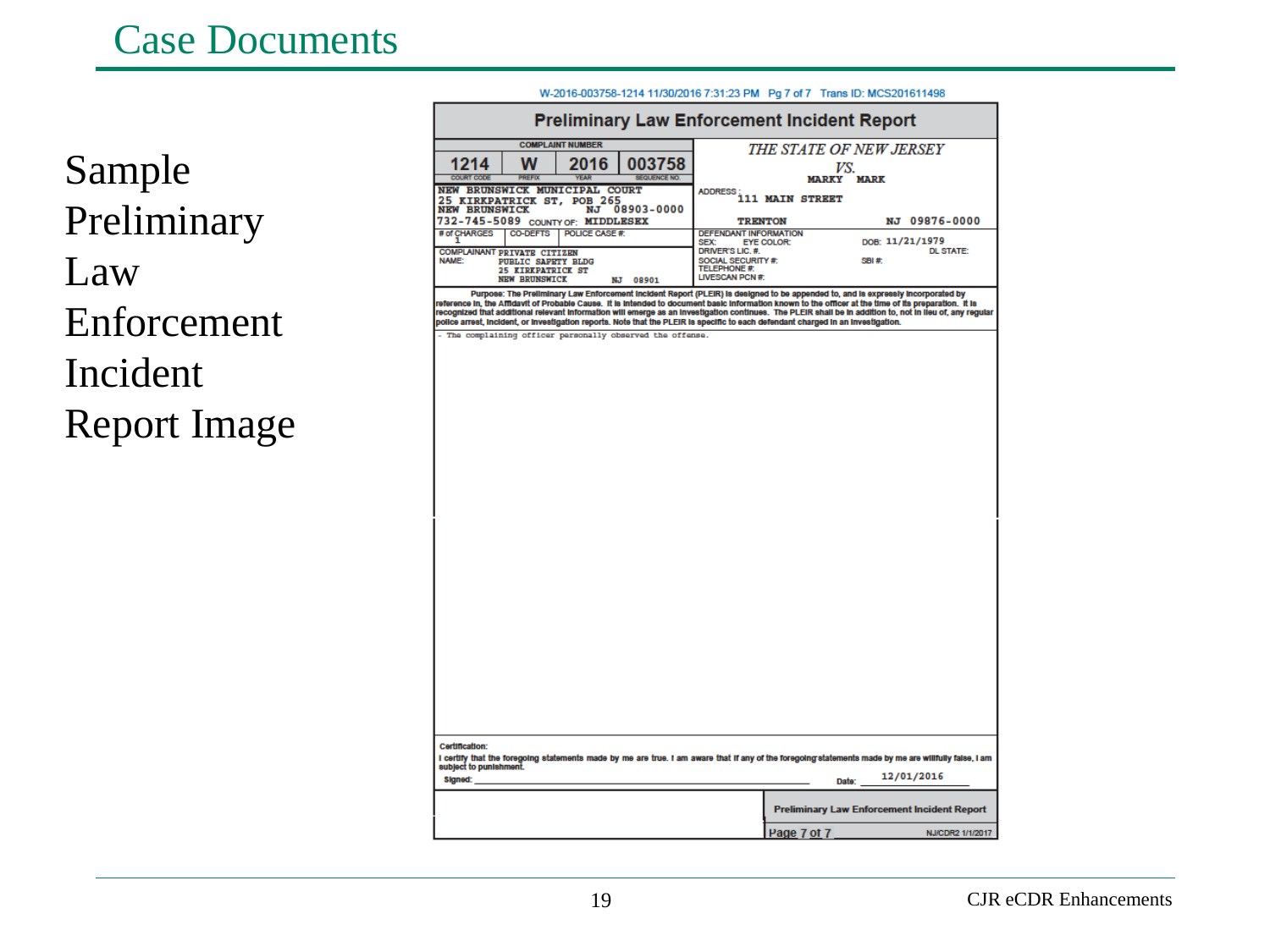Case Documents

#### Sample PSA PDF Image

**Please be advised that, pursuant to Order of the Supreme Court, a defendant's PSA is a CONFIDENTIAL court record to be used by the Court, attorneys of record, and law enforcement personnel only. A defendant's PSA should not be distributed or made public.**



New Jersey Judiciary **Public Safety Assessment** 

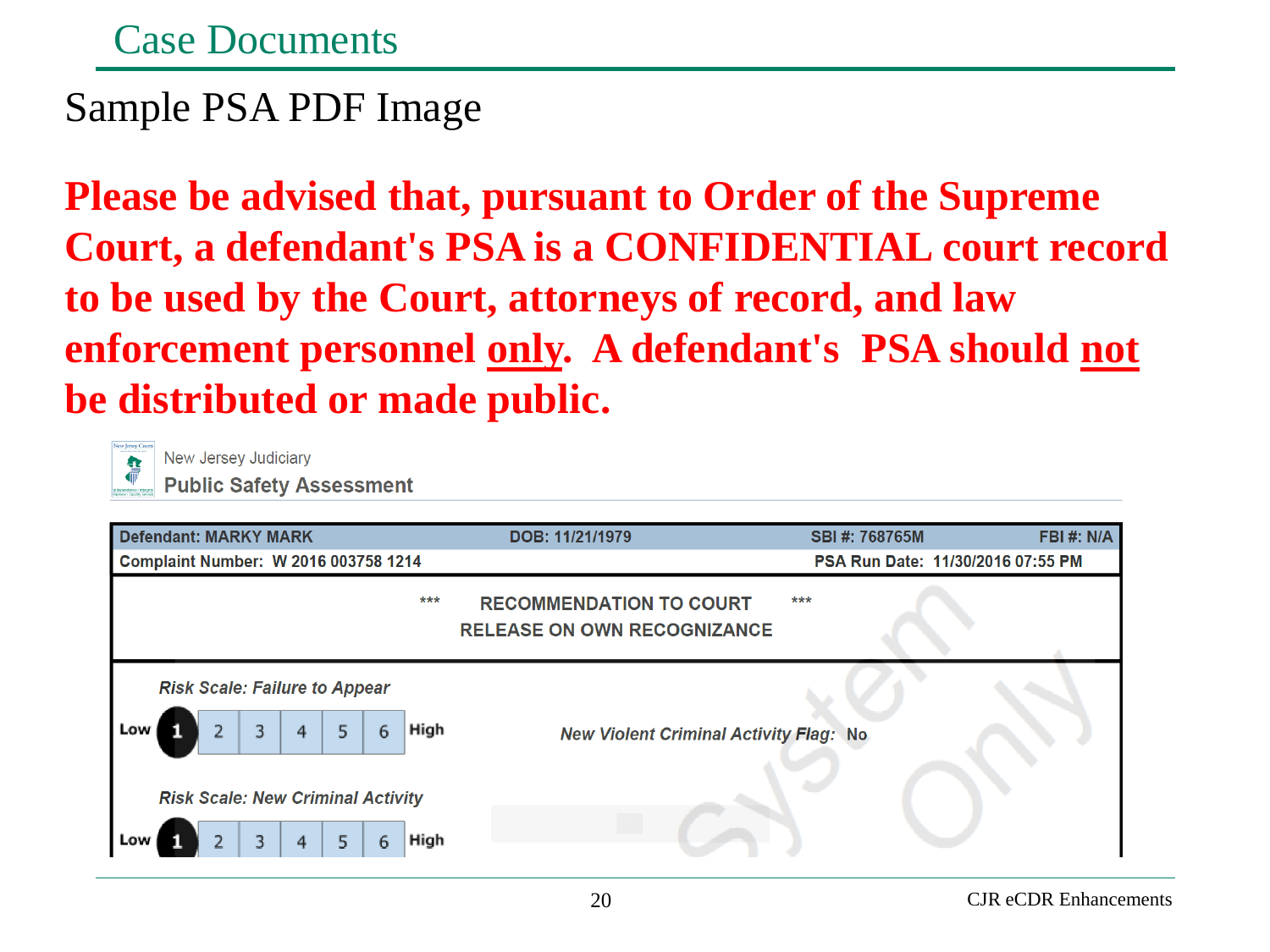#### Sample Notification PDF Image

| <b>Marky</b>            | NJ eCourts Complaint Received Notification - Municipal ComplaintW-2016-003758-1214 - Mark,                                                                           |
|-------------------------|----------------------------------------------------------------------------------------------------------------------------------------------------------------------|
|                         | <b>SUPERIOR COURT OF NEW JERSEY - eCOURTS</b>                                                                                                                        |
| Defendant Name:         | Mark, Marky                                                                                                                                                          |
| Case Caption:           | State of New Jersey Vs Mark, Marky                                                                                                                                   |
| Case Number:            | W-2016-003758-1214                                                                                                                                                   |
| <b>Document Number:</b> |                                                                                                                                                                      |
| Docket Text:            | First Appearance Hearing for Central Judicial Processing (CJP) scheduled for<br>400 PM on 11/30/2016 with Judge, test re: MUNICIPAL COMPLAINT W-2016-<br>003758-1214 |
| <b>Transaction ID:</b>  | PSP20161187                                                                                                                                                          |